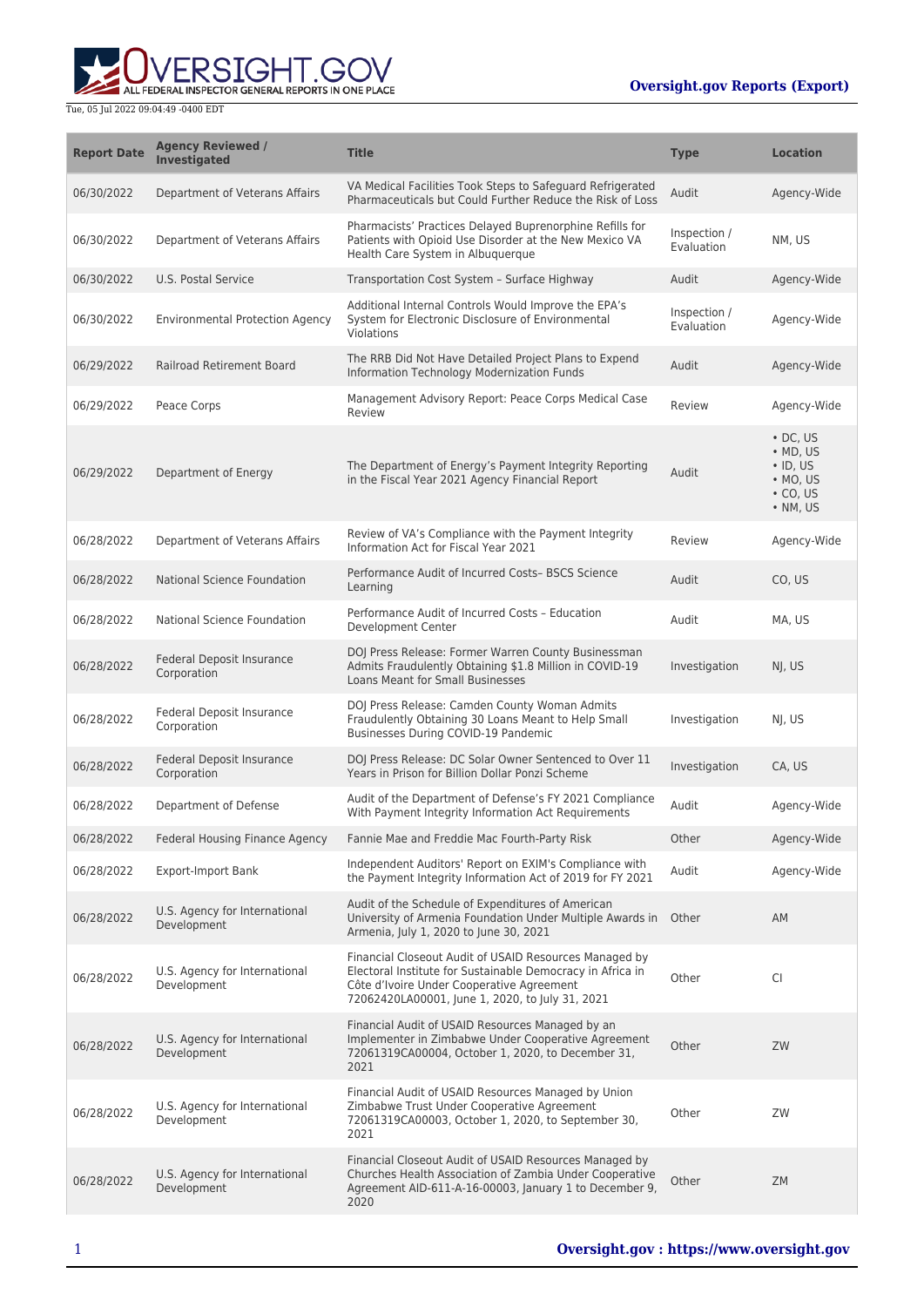

| <b>Report Date</b> | <b>Agency Reviewed /</b><br><b>Investigated</b>  | <b>Title</b>                                                                                                                                                                                                                                       | <b>Type</b>                | <b>Location</b> |
|--------------------|--------------------------------------------------|----------------------------------------------------------------------------------------------------------------------------------------------------------------------------------------------------------------------------------------------------|----------------------------|-----------------|
| 06/28/2022         | National Aeronautics and Space<br>Administration | NASA's Compliance with the Payment Integrity Information<br>Act for Fiscal Year 2021                                                                                                                                                               | Audit                      | Agency-Wide     |
| 06/28/2022         | Department of Justice                            | Recommendations Issued by the Office of the Inspector<br>General that were Not Closed as of May 31, 2022                                                                                                                                           | Other                      | Agency-Wide     |
| 06/27/2022         | Office of Personnel Management                   | Audit of the Information Technology Security Controls of<br>the U.S. Office of Personnel Management's Annuity Roll<br>System                                                                                                                       | Audit                      | Agency-Wide     |
| 06/27/2022         | Office of Personnel Management                   | Audit of the Information Systems General and Application<br>Controls at Blue Cross Blue Shield of Vermont                                                                                                                                          | Audit                      | Agency-Wide     |
| 06/27/2022         | National Labor Relations Board                   | Casehandling Efficiency                                                                                                                                                                                                                            | Audit                      | Agency-Wide     |
| 06/27/2022         | U.S. Agency for International<br>Development     | Financial and Closeout Audit of Costs Incurred of American<br>University of Afghanistan, Support to the American<br>University of Afghanistan Program, Cooperative<br>Agreement AID-306-A-13-00004, June 1, 2020 to February<br>28, 2021           | Other                      | AF              |
| 06/27/2022         | <b>Environmental Protection Agency</b>           | The EPA Was Not Compliant with the Payment Integrity<br>Information Act for Fiscal Year 2021                                                                                                                                                       | Audit                      | Agency-Wide     |
| 06/24/2022         | <b>Railroad Retirement Board</b>                 | Controls Over Recoverable Unemployment and Sickness<br>Overpayments Need Improvement                                                                                                                                                               | Audit                      | Agency-Wide     |
| 06/24/2022         | Department of Agriculture                        | COVID-19-Farmers to Families Food Box Program<br>Administration-Interim Report                                                                                                                                                                     | Inspection /<br>Evaluation | Agency-Wide     |
| 06/24/2022         | Department of Agriculture                        | COVID-19-Food and Nutrition Service's Pandemic<br>Electronic Benefits Transfer-Interim Report                                                                                                                                                      | Inspection /<br>Evaluation | Agency-Wide     |
| 06/24/2022         | Smithsonian Institution                          | Fiscal Year 2021 Evaluation of the Smithsonian Institution's<br>Information Security Program                                                                                                                                                       | Audit                      | Agency-Wide     |
| 06/24/2022         | U.S. Agency for International<br>Development     | Financial Audit of Costs Incurred by Abt Associates, Inc.<br>Under the Sustaining Health Outcomes Through the<br>Private Sector Plus Program in Afghanistan, Cooperative<br>Agreement AID-OAA-A-15-00067, January 1, 2019, to<br>December 31, 2020 | Other                      | AF              |
| 06/24/2022         | Department of State                              | Inspection of Embassy Pristina, Kosovo                                                                                                                                                                                                             | Inspection /<br>Evaluation | KO              |
| 06/24/2022         | <b>State of Delaware</b>                         | Authorized Positions Examination Engagement - Colonial<br><b>School District</b>                                                                                                                                                                   | Other                      | DE, US          |
| 06/24/2022         | <b>Commodity Futures Trading</b><br>Commission   | Semiannual Report to Congress October 1, 2021 - March<br>31, 2022                                                                                                                                                                                  | Semiannual<br>Report       | Agency-Wide     |
| 06/23/2022         | Department of the Interior                       | Inspection of the DATA Act Internal Controls for the U.S.<br>Department of the Interior, Interior Business Center, for<br>the First Quarter of FY 2021                                                                                             | Inspection /<br>Evaluation | Agency-Wide     |
| 06/23/2022         | Department of the Interior                       | U.S. Fish and Wildlife Service Grants Awarded to the State<br>of Oklahoma, Department of Wildlife Conservation, From<br>July 1, 2017, Through June 30, 2019, Under the Wildlife<br>and Sport Fish Restoration Program                              | Audit                      | OK, US          |
| 06/23/2022         | Office of Personnel Management                   | Audit of the Federal Employee Health Benefit Operations<br>at Health Insurance Plan of New York                                                                                                                                                    | Audit                      | Agency-Wide     |
| 06/23/2022         | Office of Personnel Management                   | Audit of the Information Systems General and Application<br>Controls at Health Care Service Corporation                                                                                                                                            | Audit                      | Agency-Wide     |
| 06/23/2022         | U.S. Agency for International<br>Development     | Financial and Closeout Audit of the Water Governance and<br>Capacity Building Support Program in Pakistan Managed<br>by Health and Nutrition Development Society, Contract<br>72039119C00001, July 1, 2020 to October 15, 2021                     | Other                      | <b>PK</b>       |
| 06/23/2022         | Office of Personnel Management                   | Audit of the U.S. Office of Personnel Management's<br>Compliance with the Payment Integrity Information Act of<br>2019                                                                                                                             | Audit                      | Agency-Wide     |
| 06/23/2022         | Department of Commerce                           | Fiscal Year 2021 Compliance with Improper Payment<br>Requirements                                                                                                                                                                                  | Inspection /<br>Evaluation | Agency-Wide     |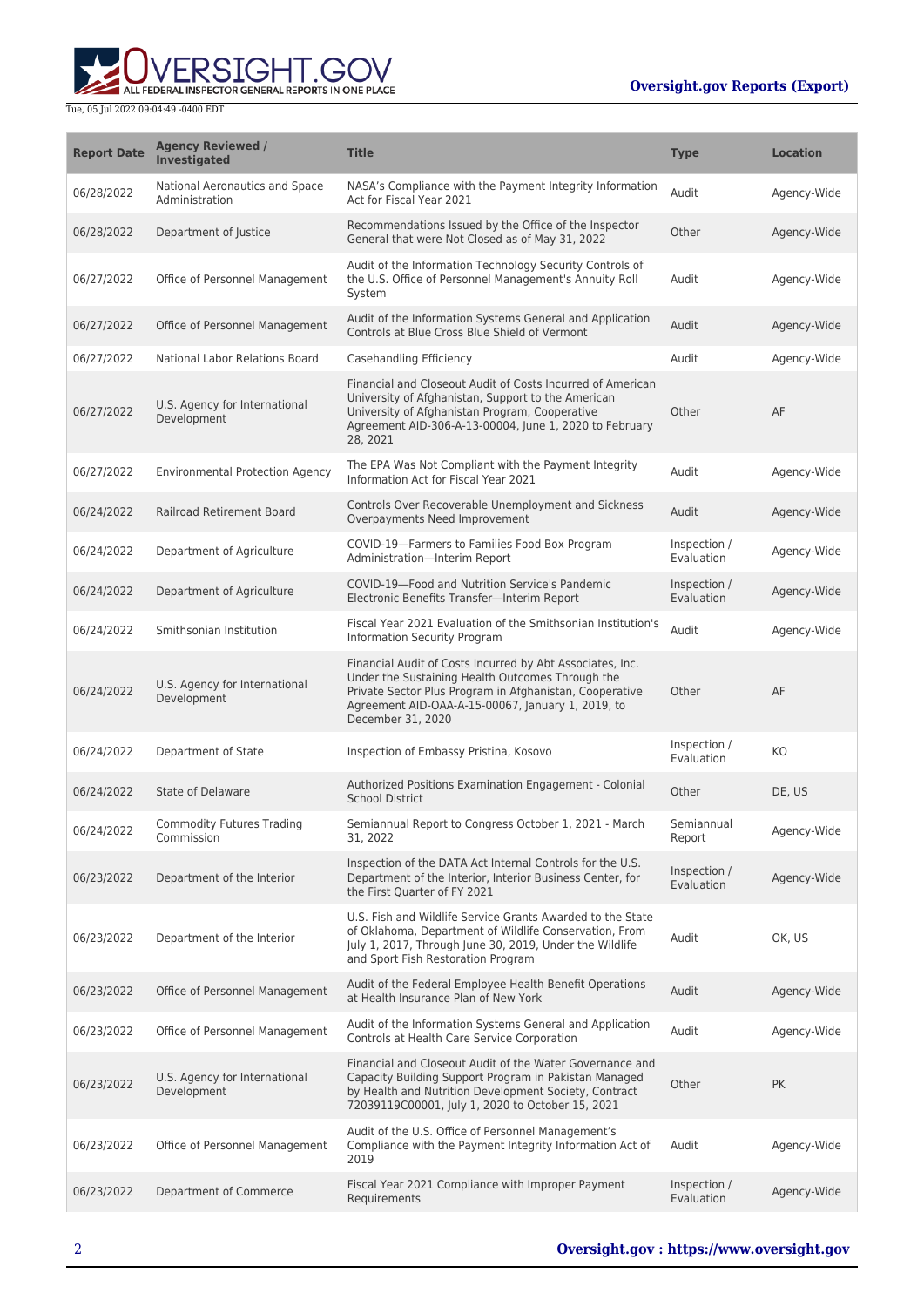

| <b>Report Date</b> | <b>Agency Reviewed /</b><br><b>Investigated</b>     | <b>Title</b>                                                                                                                                                                                                                 | <b>Type</b>                | Location    |
|--------------------|-----------------------------------------------------|------------------------------------------------------------------------------------------------------------------------------------------------------------------------------------------------------------------------------|----------------------------|-------------|
| 06/23/2022         | Department of Homeland<br>Security                  | FEMA Needs to Improve Oversight and Management of<br>Hazard Mitigation Grant Program Property Acquisitions                                                                                                                   | Audit                      | Agency-Wide |
| 06/23/2022         | Department of Homeland<br>Security                  | FEMA Needs to Improve Oversight and Management of<br>Hazard Mitigation Grant Program Property Acquisitions                                                                                                                   | Audit                      | Agency-Wide |
| 06/23/2022         | Amtrak (National Railroad<br>Passenger Corporation) | Governance: Quality Control Review of Amtrak's Single<br>Audit for Fiscal Year 2021                                                                                                                                          | Audit                      | Agency-Wide |
| 06/23/2022         | U.S. Postal Service                                 | Service Performance During the Fiscal Year 2022 Peak<br><b>Mailing Season</b>                                                                                                                                                | Audit                      | Agency-Wide |
| 06/23/2022         | Department of State                                 | Audit of Department of State FY 2021 Compliance With<br>Payment Integrity Requirements                                                                                                                                       | Audit                      | Agency-Wide |
| 06/23/2022         | Federal Housing Finance Agency                      | FHFA Has Laid the Groundwork to Integrate Consideration<br>of Climate-Related Financial Risk into its Policies and<br>Programs but Plans and Methodologies to Accomplish This<br>Work Are in the Early Stages of Development | Audit                      | Agency-Wide |
| 06/23/2022         | <b>Environmental Protection Agency</b>              | The Coronavirus Pandemic Caused Schedule Delays,<br>Human Health Impacts, and Limited Oversight at<br>Superfund National Priorities List Sites                                                                               | Audit                      | Agency-Wide |
| 06/22/2022         | Securities and Exchange<br>Commission               | Final Management Letter: Evaluation of the SEC's FY 2021<br>Compliance With the Payment Integrity Information Act of<br>2019                                                                                                 | Inspection /<br>Evaluation | Agency-Wide |
| 06/22/2022         | Department of the Treasury                          | Independent Review of 4003(b) Loan Recipient's Validation<br>Memo - United Airlines                                                                                                                                          | Review                     | Agency-Wide |
| 06/22/2022         | Department of Defense                               | Audit of U.S. Army Base Operations and Security Support<br>Services Contract Government-Furnished Property in<br>Kuwait                                                                                                      | Audit                      | Agency-Wide |
| 06/22/2022         | U.S. Agency for International<br>Development        | Financial Audit of USAID Resources Managed by MOI<br>Teaching and Referral Hospital in Kenya Under Agreement<br>AID-615-A-12-00001, July 1, 2020, to June 30, 2021                                                           | Other                      | KE          |
| 06/22/2022         | Architect of the Capitol                            | Architect of the Capitol (AOC) Supervisor Accusations of<br>Abuse of Power, Mismanagement and Reprisal - Not<br>Substantiated                                                                                                | Investigation              | Agency-Wide |
| 06/22/2022         | <b>General Services Administration</b>              | Audit of Security Camera and Alarm Systems at GSA-<br>Owned Buildings                                                                                                                                                        | Audit                      | Agency-Wide |
| 06/22/2022         | Department of Agriculture                           | USDA Farmers to Families Food Box Program                                                                                                                                                                                    | Other                      | <b>US</b>   |
| 06/22/2022         | National Science Foundation                         | Performance Audit of Incurred Costs - San Francisco State<br>University                                                                                                                                                      | Audit                      | CA, US      |
| 06/22/2022         | Federal Deposit Insurance<br>Corporation            | DOJ Press Release: Owners Of Grand Rapids Trucking<br>Company Plead Guilty To Bank Fraud Conspiracy, Pay<br>\$1,000,000 In Related Civil Case, In Connection With<br>Covid-19 Relief Fraud                                   | Investigation              | MI, US      |
| 06/22/2022         | U.S. Postal Service                                 | Mail Delivery, Customer Service, and Property Conditions<br>Review - Select Units, Indianapolis, IN Region                                                                                                                   | Audit                      | Agency-Wide |
| 06/22/2022         | Federal Deposit Insurance<br>Corporation            | Background Investigations for Privileged Account Holders                                                                                                                                                                     | Other                      | Agency-Wide |
| 06/22/2022         | Department of Veterans Affairs                      | Mission Accountability Support Tracker Lacked Sufficient<br><b>Security Controls</b>                                                                                                                                         | Review                     | Agency-Wide |
| 06/22/2022         | AmeriCorps                                          | Office of Inspector General Assessment of AmeriCorps'<br>Financial Statement Audit and Cybersecurity Corrective<br><b>Action Plans</b>                                                                                       | <b>Review</b>              | Agency-Wide |
| 06/22/2022         | <b>Environmental Protection Agency</b>              | The EPA's Approval and Oversight of Water Infrastructure<br>Finance and Innovation Act Loans Complied with Federal<br>Law and Regulations                                                                                    | Audit                      | Agency-Wide |
| 06/22/2022         | AmeriCorps                                          | Office of Inspector General Assessment of AmeriCorps'<br>Financial Statement Audit and Cybersecurity Corrective<br><b>Action Plans</b>                                                                                       | Audit                      | Agency-Wide |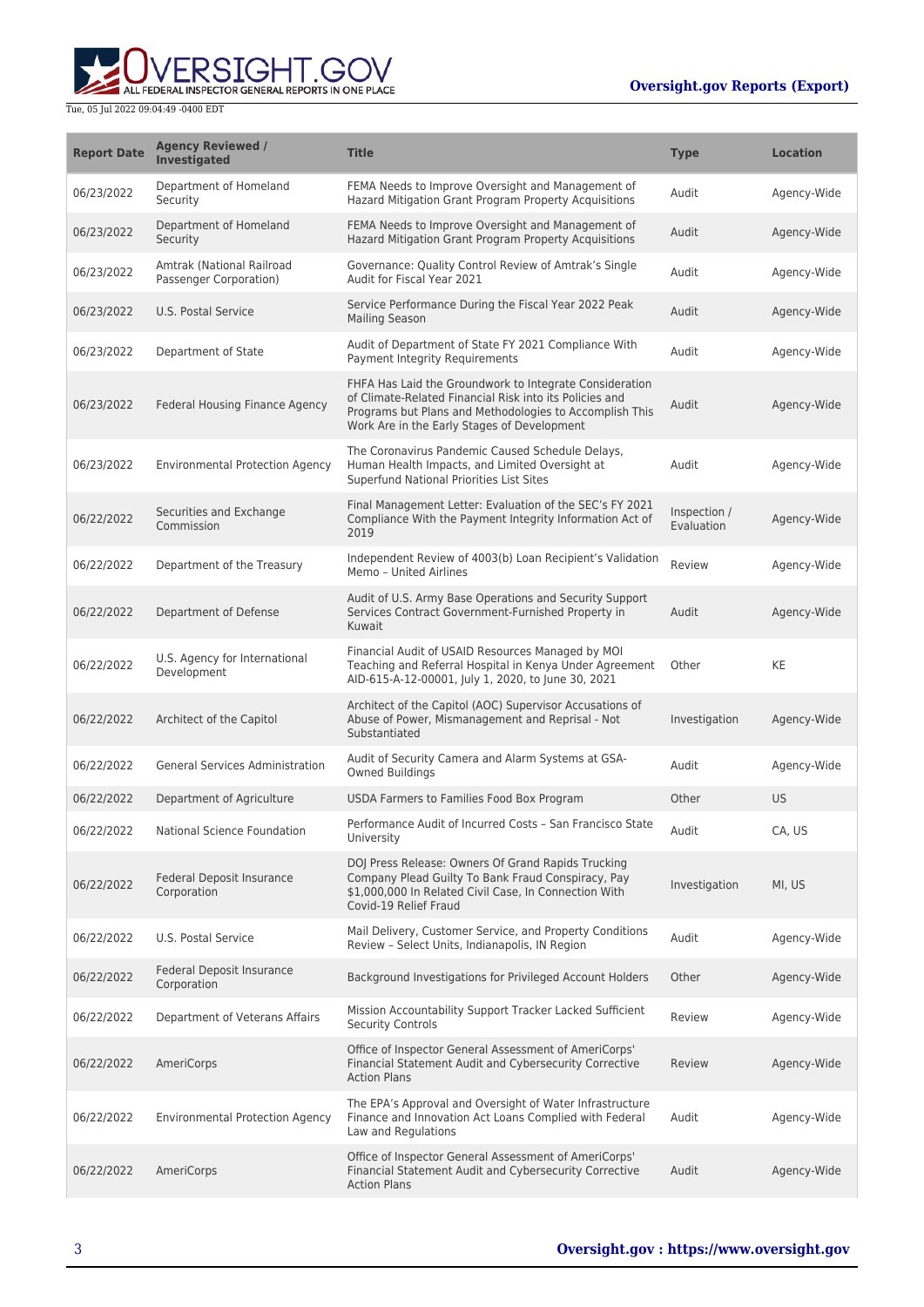ALL FEDERAL INSPECTOR GENERAL REPORTS IN ONE PLACE

| <b>Report Date</b> | <b>Agency Reviewed /</b><br><b>Investigated</b>              | <b>Title</b>                                                                                                                                                           | <b>Type</b>                | <b>Location</b> |
|--------------------|--------------------------------------------------------------|------------------------------------------------------------------------------------------------------------------------------------------------------------------------|----------------------------|-----------------|
| 06/21/2022         | Department of Defense                                        | Audit of the Development and Maintenance of Department<br>of Defense Security Classification Guides                                                                    | Audit                      | Agency-Wide     |
| 06/21/2022         | Department of the Interior                                   | U.S. Department of the Interior's Compliance With the<br>Payment Integrity Information Act of 2019 in Its Fiscal Year<br>2021 Agency Financial Report                  | Inspection /<br>Evaluation | Agency-Wide     |
| 06/21/2022         | U.S. Postal Service                                          | Changes in the Usage of the Modes of Transportation                                                                                                                    | Audit                      | Agency-Wide     |
| 06/21/2022         | National Science Foundation                                  | Performance Audit of Incurred Costs - Cal Poly Corporation                                                                                                             | Audit                      | CA, US          |
| 06/21/2022         | State of Delaware                                            | Authorized Positions Examination Engagement - Christina<br><b>School District</b>                                                                                      | Inspection /<br>Evaluation | DE, US          |
| 06/21/2022         | Department of Veterans Affairs                               | Comprehensive Healthcare Inspection of the Washington<br>DC VA Medical Center                                                                                          | Inspection /<br>Evaluation | Agency-Wide     |
| 06/17/2022         | Internal Revenue Service                                     | Fiscal Year 2022 Review of Compliance With Legal<br>Guidelines When Conducting Seizures of Taxpayers'<br>Property                                                      | Audit                      | Agency-Wide     |
| 06/17/2022         | U.S. International Development<br><b>Finance Corporation</b> | DFC Complied with Payment Integrity Information Act of<br>2019 Requirements in Fiscal Year 2021                                                                        | Audit                      |                 |
| 06/17/2022         | Federal Deposit Insurance<br>Corporation                     | DOJ Press Release: Owner of Tech Services Company<br>Sentenced to More than Three Years in Prison for \$13<br>Million COVID-Relief Fraud Scheme                        | Investigation              | MA, US          |
| 06/17/2022         | Federal Deposit Insurance<br>Corporation                     | DOJ Press Release: Man Arrested for Allegedly Distributing<br>Over \$230 Million of Adulterated HIV Medication                                                         | Investigation              | FL, US          |
| 06/17/2022         | U.S. Agency for International<br>Development                 | USAID OIG Semiannual Report to Congress: October 1,<br>2021- March 31, 2022                                                                                            | Semiannual<br>Report       | Agency-Wide     |
| 06/16/2022         | Railroad Retirement Board                                    | The Railroad Retirement Board was Not Compliant with the<br>Payment Integrity Information Act for Fiscal Year 2021                                                     | Audit                      | Agency-Wide     |
| 06/16/2022         | Federal Deposit Insurance<br>Corporation                     | DOJ Press Release: St. Paul Man Sentenced to Prison for<br>\$841,000 COVID-Relief Scheme to Defraud the Small<br>Business Administration's Paycheck Protection Program | Investigation              | MN, US          |
| 06/16/2022         | Department of Homeland<br>Security                           | Semiannual Report to Congress October 1, 2021 - March<br>31, 2022                                                                                                      | Other                      | Agency-Wide     |
| 06/16/2022         | Architect of the Capitol                                     | Audit of Fiscal Year 2021 Financial Statements                                                                                                                         | Audit                      | Agency-Wide     |
| 06/16/2022         | Architect of the Capitol                                     | Fiscal Year 2021 Financial Statements Audit Management<br>Letter                                                                                                       | Audit                      | Agency-Wide     |
| 06/16/2022         | Denali Commission                                            | Investigative Summary                                                                                                                                                  | Investigation              | Agency-Wide     |
| 06/16/2022         | Department of Justice                                        | Audit of the Office of Justice Programs Grant Awarded to<br>the Pinellas Ex-Offender Re-Entry Coalition, Inc.,<br>Clearwater, Florida                                  | Audit                      | FL, US          |
| 06/15/2022         | U.S. Agency for International<br>Development                 | Audit Report on Deloitte Government and Public Services'<br>Proposed Amounts on Unsettled Flexibly Priced Contracts<br>for Contractor Fiscal Year 2019                 | Other                      | US              |
| 06/15/2022         | Board of Governors of the Federal<br>Reserve System          | Security Control Review of the Board's Secure Document<br>System                                                                                                       | Audit                      | Agency-Wide     |
| 06/15/2022         | Board of Governors of the Federal<br>Reserve System          | Testing Results for the Board's Software and License Asset<br><b>Management Processes</b>                                                                              | Audit                      | Agency-Wide     |
| 06/15/2022         | Amtrak (National Railroad<br>Passenger Corporation)          | FINANCIAL MANAGEMENT: Improving Payment Request<br>Controls Could Provide a Better Value for Purchases and<br>Protect the Company's Interests                          | Audit                      | Agency-Wide     |
| 06/15/2022         | Department of Defense                                        | Audit of the Reuse of Defense Logistics Agency Disposition<br>Services Excess Property                                                                                 | Audit                      | Agency-Wide     |
| 06/15/2022         | Tennessee Valley Authority                                   | TVA Nuclear Maintenance Employee Time Reporting                                                                                                                        | Inspection /<br>Evaluation | Agency-Wide     |
| 06/15/2022         | Small Business Administration                                | SBA's Controls Over Cash Contributions and Gifts, Fiscal<br>Years 2022 and 2021                                                                                        | Inspection /<br>Evaluation | Agency-Wide     |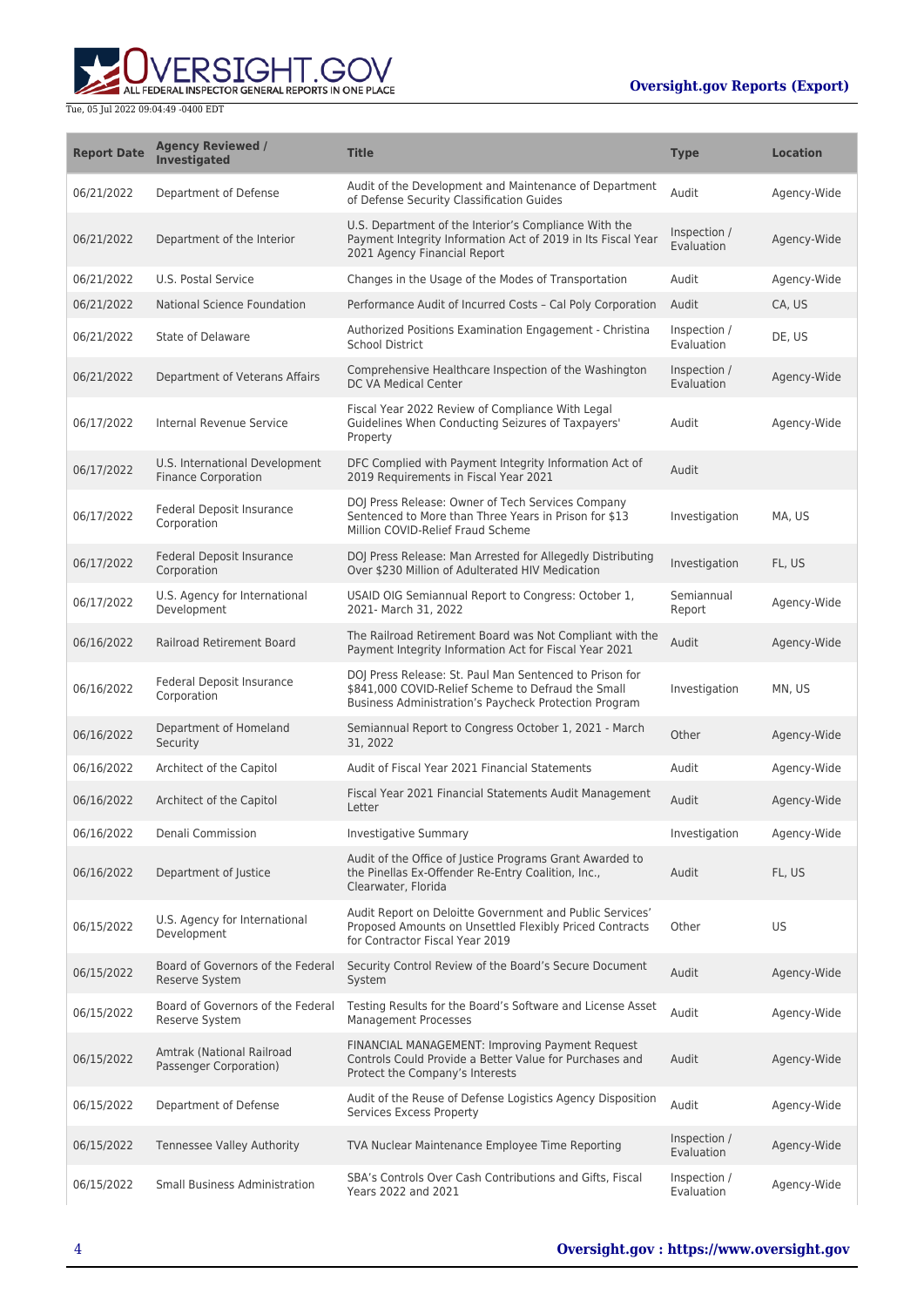**WERSIGHT.GOV** 

| <b>Report Date</b> | <b>Agency Reviewed /</b><br><b>Investigated</b>  | <b>Title</b>                                                                                                                                                                                         | <b>Type</b>                | <b>Location</b>                                                                                                                          |
|--------------------|--------------------------------------------------|------------------------------------------------------------------------------------------------------------------------------------------------------------------------------------------------------|----------------------------|------------------------------------------------------------------------------------------------------------------------------------------|
| 06/15/2022         | Department of Energy                             | The Department of Energy's Chief Information Officer's<br><b>Business Operations Support Services Contract</b>                                                                                       | Audit                      | $\cdot$ DC, US<br>$\bullet$ MD, US                                                                                                       |
| 06/14/2022         | Department of Veterans Affairs                   | Comprehensive Healthcare Inspection of the VA Maryland<br>Health Care System in Baltimore                                                                                                            | Review                     | $\bullet$ MD, US<br>$\bullet$ MD, US<br>$\bullet$ MD, US<br>$\bullet$ MD, US<br>$\bullet$ MD, US<br>$\bullet$ MD, US<br>$\bullet$ MD, US |
| 06/14/2022         | Department of Justice                            | Audit of the United States Marshals Service's Management<br>of Seized Cryptocurrency                                                                                                                 | Audit                      | Agency-Wide                                                                                                                              |
| 06/14/2022         | Department of Veterans Affairs                   | Financial Efficiency Review of the VA El Paso Healthcare<br>System in Texas and New Mexico                                                                                                           | Inspection /<br>Evaluation | $\bullet$ TX, US<br>• NM, US                                                                                                             |
| 06/14/2022         | National Aeronautics and Space<br>Administration | NASA's Management of the Earth Science Disasters<br>Program                                                                                                                                          | Audit                      | Agency-Wide                                                                                                                              |
| 06/14/2022         | Department of Energy                             | The Western Federal Power System's Fiscal Year 2021<br><b>Financial Statement Audit</b>                                                                                                              | Audit                      | Agency-Wide                                                                                                                              |
| 06/13/2022         | Department of the Interior                       | Improvements Needed in the Bureau of Safety and<br>Environmental Enforcement's Procedures Concerning<br>Offshore Venting and Flaring Record Reviews                                                  | Other                      | Agency-Wide                                                                                                                              |
| 06/13/2022         | Department of Defense                            | Audit of the Department of Defense's Implementation of<br>Predictive Maintenance Strategies to Support Weapon<br>System Sustainment                                                                  | Audit                      | Agency-Wide                                                                                                                              |
| 06/13/2022         | <b>Federal Election Commission</b>               | Investigative Summary I22INV00010: Lost FEC Laptop<br>Reported by an Agency Employee                                                                                                                 | Investigation              | Agency-Wide                                                                                                                              |
| 06/13/2022         | Multiple Agencies                                | Key Insights: Identity Fraud Reduction and Redress in<br>Pandemic Response Programs                                                                                                                  | Other                      | Agency-Wide                                                                                                                              |
| 06/10/2022         | U.S. Agency for International<br>Development     | Financial Audit of USAID Resources Managed by Africaid in<br>Zimbabwe Under Cooperative Agreement AID-613-<br>A-17-00001, January 1 to December 31, 2021                                             | Other                      | ZW                                                                                                                                       |
| 06/10/2022         | Inter-American Foundation                        | OIG Risk Assessment of the Inter-American Foundation<br>Charge Card Program for Fiscal Years 2021 and 2020                                                                                           | Audit                      | <b>US</b>                                                                                                                                |
| 06/10/2022         | U.S. Agency for International<br>Development     | USAID Complied in Fiscal Year 2021 With the Payment<br>Integrity Information Act of 2019                                                                                                             | Audit                      | <b>US</b>                                                                                                                                |
| 06/10/2022         | State of Delaware                                | Authorized Positions Examination Engagement -<br><b>Brandywine School District</b>                                                                                                                   | Other                      | DE, US                                                                                                                                   |
| 06/10/2022         | Department of Homeland<br>Security               | Department of Homeland Security's FY 2021 Compliance<br>with the Payment Integrity Information Act of 2019 and<br>Executive Order 13520, Reducing Improper Payments                                  | Audit                      | Agency-Wide                                                                                                                              |
| 06/10/2022         | Tennessee Valley Authority                       | <b>TVA Nuclear Radiation Dosage</b>                                                                                                                                                                  | Inspection /<br>Evaluation | Agency-Wide                                                                                                                              |
| 06/09/2022         | U.S. Agency for International<br>Development     | Financial Audit of USAID Resources Managed by Center for<br>Clinical Care and Clinical Research in Nigeria Under<br>Cooperative Agreement 72062020CA00006, October 1,<br>2020, to September 30, 2021 | Other                      | <b>NG</b>                                                                                                                                |
| 06/09/2022         | U.S. Agency for International<br>Development     | Financial Audit of Handicap International Federation Under<br>Multiple Awards, for the Fiscal Year Ended December 31,<br>2019                                                                        | Other                      | <b>US</b>                                                                                                                                |
| 06/09/2022         | Department of Education                          | Duplicate Higher Education Emergency Relief Fund Grant<br>Awards                                                                                                                                     | Other                      | Agency-Wide                                                                                                                              |
| 06/09/2022         | Peace Corps                                      | Final Report on the Post Re-Entry Health and Safety<br>Review of Peace Corps/Ecuador                                                                                                                 | Review                     | EC                                                                                                                                       |
| 06/09/2022         | Farm Credit Administration                       | Farm Credit Administration's Enterprise Risk Management<br>and Internal Control Program                                                                                                              | Audit                      | Agency-Wide                                                                                                                              |
| 06/09/2022         | Federal Deposit Insurance<br>Corporation         | DOJ Press Release: Two Burlington County Women<br>Charged in \$175 Million Check-Cashing Scheme                                                                                                      | Investigation              | NJ, US                                                                                                                                   |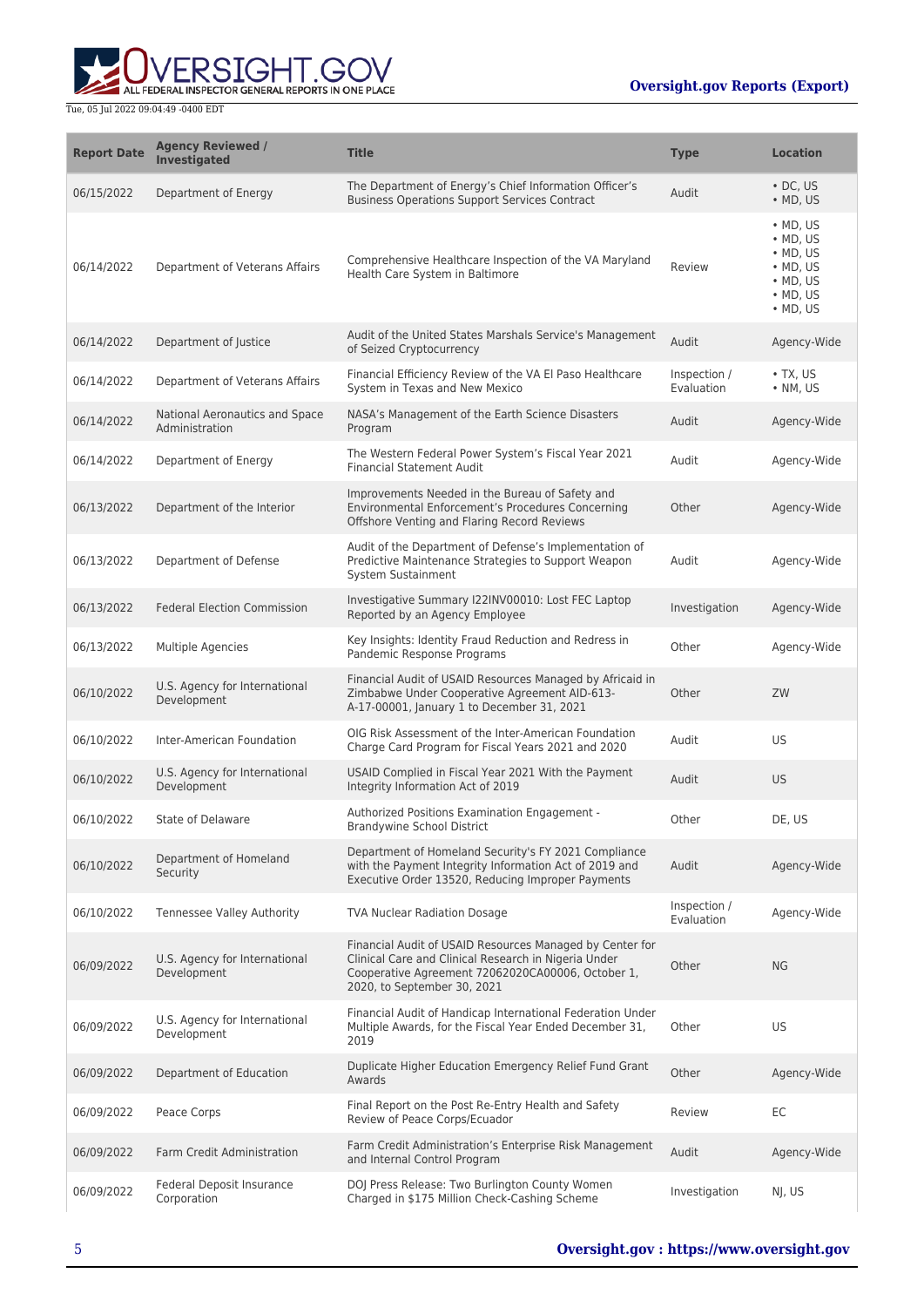**WERSIGHT.GOV** 

| <b>Report Date</b> | <b>Agency Reviewed /</b><br><b>Investigated</b>                            | <b>Title</b>                                                                                                                                                                                                           | <b>Type</b>   | <b>Location</b> |
|--------------------|----------------------------------------------------------------------------|------------------------------------------------------------------------------------------------------------------------------------------------------------------------------------------------------------------------|---------------|-----------------|
| 06/09/2022         | National Aeronautics and Space<br>Administration                           | NASA's Management of the Mobile Launcher 2 Contract                                                                                                                                                                    | Audit         | Agency-Wide     |
| 06/09/2022         | U.S. Postal Service                                                        | Mail Delivery, Customer Service, and Property Conditions<br>Review - Renton Main Post Office, Renton, WA                                                                                                               | Audit         | Agency-Wide     |
| 06/08/2022         | U.S. Postal Service                                                        | Competitive Outbound International Negotiated Service<br>Agreement Pricing and Revenue Commitments                                                                                                                     | Audit         | Agency-Wide     |
| 06/08/2022         | U.S. Postal Service                                                        | Competitive Outbound International Negotiated Service<br>Agreement Pricing and Revenue Commitments                                                                                                                     | Audit         | Agency-Wide     |
| 06/08/2022         | Department of Defense                                                      | DoD Cooperative Agreements With Coronavirus Aid, Relief,<br>and Economic Security Act Obligations                                                                                                                      | Audit         | Agency-Wide     |
| 06/08/2022         | Federal Deposit Insurance<br>Corporation                                   | DOJ Press Release: Florida Man Arrested for \$2.5 Million<br><b>COVID-Relief Fraud</b>                                                                                                                                 | Investigation | US              |
| 06/08/2022         | Multiple Agencies                                                          | Lessons Learned in Oversight of Pandemic Relief Funds                                                                                                                                                                  | Other         | Agency-Wide     |
| 06/08/2022         | Department of Veterans Affairs                                             | <b>Contract Medical Exam Program Limitations Put Veterans</b><br>at Risk for Inaccurate Claims Decisions                                                                                                               | Review        | Agency-Wide     |
| 06/08/2022         | U.S. Agency for International<br>Development                               | Agreed-Upon Procedures Engagement of USAID Resources<br>Managed by Education Development Center Inc. in Liberia<br>Under Cost-Plus-Fixed-Fee Contract, AID-669-TO-17-00001,<br>March 2, 2017, to July 31, 2021         | Other         | <b>LR</b>       |
| 06/08/2022         | U.S. Postal Service                                                        | U.S. Postal Service International Mail Operations and<br>Performance Data                                                                                                                                              | Audit         | Agency-Wide     |
| 06/08/2022         | Department of State                                                        | Management Assistance Report: The Department of<br><b>State's Records Retirement Process</b>                                                                                                                           | Other         | Agency-Wide     |
| 06/08/2022         | <b>Environmental Protection Agency</b>                                     | The EPA Continues to Fail to Meet Inspection Requirements<br>for Hazardous Waste Treatment, Storage, and Disposal<br><b>Facilities</b>                                                                                 | Audit         | Agency-Wide     |
| 06/07/2022         | <b>State of Delaware</b>                                                   | Authorized Positions Examination Engagement - Caesar<br>Rodney School District                                                                                                                                         | Other         | DE, US          |
| 06/07/2022         | Department of Energy                                                       | Special Report on Prospective Considerations for the Loan<br>Authority Supported Under the Loan Programs Office to<br>Improve Internal Controls and Prevent Fraud, Waste, and<br>Abuse                                 | Other         | DC, US          |
| 06/07/2022         | Federal Deposit Insurance<br>Corporation                                   | DOJ Press Release: New York And Florida Resident<br>Sentenced To 51 Months In Prison For \$6.8 Million<br>Paycheck Protection Program Fraud Scheme                                                                     | Investigation | NJ, US          |
| 06/07/2022         | <b>Gulf Coast Ecosystem Restoration</b><br>Council                         | FINANCIAL MANAGEMENT: Audit of the Gulf Coast<br>Ecosystem Restoration Council's Compliance with PIIA for<br>Fiscal Year 2021                                                                                          | Audit         | Agency-Wide     |
| 06/07/2022         | U.S. Postal Service                                                        | Mail Delivery, Customer Service, and Property Conditions<br>Review - Lacey Branch, Lacey, WA                                                                                                                           | Audit         | Agency-Wide     |
| 06/07/2022         | U.S. Postal Service                                                        | Mail Delivery, Customer Service, and Property Conditions<br>Review - Kent Main Post Office, Kent, WA                                                                                                                   | Audit         | Agency-Wide     |
| 06/07/2022         | U.S. Agency for International<br>Development                               | Financial Audit of USAID Resources Managed by Baylor<br>College of Medicine Children's Foundation Lesotho Under<br>Agreement 72067419CA00016, July 1, 2020, to June 30,<br>2021                                        | Other         | <b>LS</b>       |
| 06/07/2022         | U.S. Agency for International<br>Development                               | Financial Audit of USAID Resources Managed by American<br>University of Nigeria Under Cooperative Agreement<br>72062019CA0002, August 1, 2020, to July 31, 2021                                                        | Other         | ΝG              |
| 06/07/2022         | U.S. Agency for International<br>Development                               | Financial Audit of USAID Resources Managed by<br>Organization for Public Health Interventions and<br>Development in Zimbabwe Under Cooperative Agreement<br>72061320CA00005, October 1, 2020, to September 30,<br>2021 | Other         | ZW              |
| 06/07/2022         | U.S. Agency for Global Media<br>(f/k/a Broadcasting Board of<br>Governors) | Audit of U.S. Agency for Global Media FY 2021 Compliance<br>With Payment Integrity Requirements                                                                                                                        | Audit         | Agency-Wide     |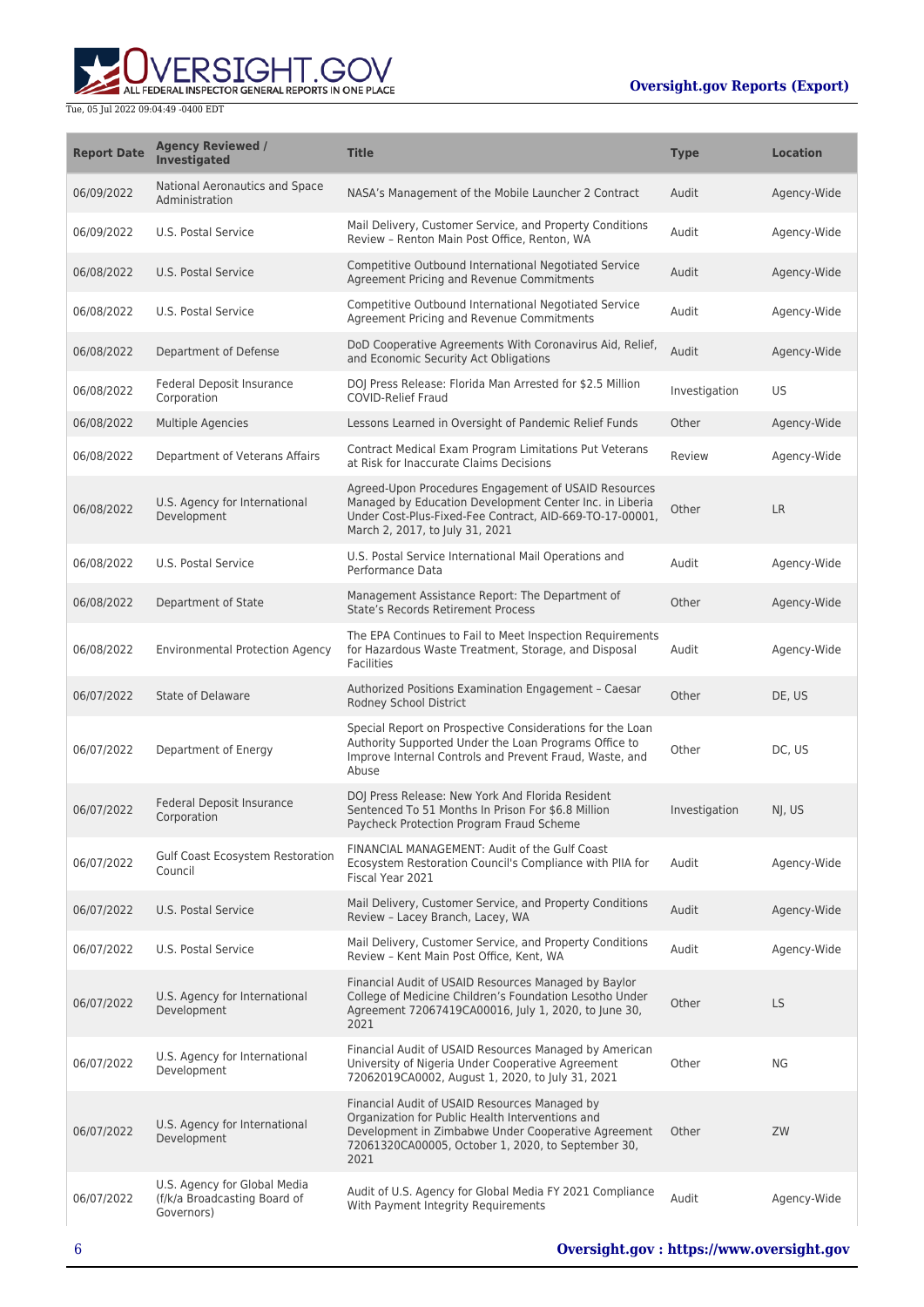

| <b>Report Date</b> | <b>Agency Reviewed /</b><br><b>Investigated</b>                                                 | <b>Title</b>                                                                                                                                             | <b>Type</b>                | <b>Location</b>                                                                              |
|--------------------|-------------------------------------------------------------------------------------------------|----------------------------------------------------------------------------------------------------------------------------------------------------------|----------------------------|----------------------------------------------------------------------------------------------|
| 06/06/2022         | Department of Energy                                                                            | The Department of Energy's Unclassified Cybersecurity<br>Program - 2021                                                                                  | Inspection /<br>Evaluation | Agency-Wide                                                                                  |
| 06/06/2022         | Millennium Challenge Corporation                                                                | MCC Complied in Fiscal Year 2021 With the Payment<br>Integrity Information Act of 2019                                                                   | Audit                      | US                                                                                           |
| 06/06/2022         | Department of Veterans Affairs                                                                  | Suicide Prevention Coordinators Need Improved Training,<br>Guidance, and Oversight                                                                       | Review                     | Agency-Wide                                                                                  |
| 06/06/2022         | Federal Deposit Insurance<br>Corporation                                                        | DOJ Press Release: Foreign National Involved in Religious<br>Institution Check Theft Conspiracy Sentenced to Over<br>Three Years in Federal Prison       | Investigation              | MD, US                                                                                       |
| 06/06/2022         | Denali Commission                                                                               | Semiannual Report to The Congress, October 1, 2021 -<br>March 31, 2022                                                                                   | Semiannual<br>Report       | Agency-Wide                                                                                  |
| 06/06/2022         | Nuclear Regulatory Commission                                                                   | Audit of the NRC's Fiscal Year (FY) 2021 Compliance with<br><b>Improper Payment Laws</b>                                                                 | Audit                      | MD, US                                                                                       |
| 06/03/2022         | U.S. Postal Service                                                                             | Negotiated Service Agreement and Customer Compliance<br>Capping Report                                                                                   | Audit                      | Agency-Wide                                                                                  |
| 06/02/2022         | U.S. Postal Service                                                                             | Property Condition Review Capping Report                                                                                                                 | Audit                      | Agency-Wide                                                                                  |
| 06/02/2022         | Department of the Treasury                                                                      | Independent Review of 4003(b) Loan Recipient's Validation<br>Memo - SkyWest Airlines, Inc.                                                               | Review                     | Agency-Wide                                                                                  |
| 06/02/2022         | Department of Veterans Affairs                                                                  | Comprehensive Healthcare Inspection of the Hershel<br>"Woody" Williams VA Medical Center in Huntington, West<br>Virginia                                 | Inspection /<br>Evaluation | $\bullet$ WV, US<br>$\bullet$ KY, US<br>$\bullet$ WV, US<br>$\cdot$ OH, US<br>$\cdot$ WV, US |
| 06/02/2022         | Department of Veterans Affairs                                                                  | Comprehensive Healthcare Inspection of the Beckley VA<br>Medical Center in West Virginia                                                                 | Inspection /<br>Evaluation | • WV, US<br>• WV, US<br>$\bullet$ WV, US                                                     |
| 06/01/2022         | Department of Veterans Affairs                                                                  | Veterans Data Integration and Federation Enterprise<br>Platform Lacks Sufficient Security Controls                                                       | Audit                      | Agency-Wide                                                                                  |
| 06/01/2022         | <b>State of Delaware</b>                                                                        | Authorized Positions Examination Engagement -<br>Appoquinimink School District                                                                           | Other                      | DE, US                                                                                       |
| 06/01/2022         | U.S. Agency for International<br>Development                                                    | Financial Audit of Danish Refugee Council Under Multiple<br>Awards, for the Fiscal Year Ended December 31, 2019,                                         | Other                      | <b>US</b>                                                                                    |
| 06/01/2022         | Department of Veterans Affairs                                                                  | Deficits with Metrics Following Implementation of the New<br>Electronic Health Record at the Mann-Grandstaff VA<br>Medical Center in Spokane, Washington | Inspection /<br>Evaluation | WA, US                                                                                       |
| 06/01/2022         | Department of Education                                                                         | The Office of Postsecondary Education's Oversight of<br>Higher Education Emergency Relief Fund Grants                                                    | Audit                      | Agency-Wide                                                                                  |
| 06/01/2022         | <b>National Science Foundation</b>                                                              | Performance Audit of Incurred Costs - University of Maine                                                                                                | Audit                      | ME, US                                                                                       |
| 06/01/2022         | Federal Deposit Insurance<br>Corporation                                                        | DOJ Press Release: Tulsa Man Sentenced for Defrauding<br>Investor and Banks of Millions                                                                  | Investigation              | OK, US                                                                                       |
| 06/01/2022         | Department of Veterans Affairs                                                                  | Inspection of Information Technology Security at the<br>Consolidated Mail Outpatient Pharmacy in Dallas, Texas                                           | Inspection /<br>Evaluation | TX, US                                                                                       |
| 06/01/2022         | Department of State, U.S. Agency<br>for Global Media (f/k/a<br>Broadcasting Board of Governors) | Semiannual Report to The Congress, October 1, 2021 -<br>March 31, 2022                                                                                   | Semiannual<br>Report       | Agency-Wide                                                                                  |
| 06/01/2022         | <b>Tennessee Valley Authority</b>                                                               | Non-Power Dam Control System Cybersecurity                                                                                                               | Audit                      | Agency-Wide                                                                                  |
| 06/01/2022         | Department of Veterans Affairs                                                                  | Inspection of Information Technology Security at the<br>Consolidated Mail Outpatient Pharmacy in Tucson, Arizona                                         | Inspection /<br>Evaluation | Agency-Wide                                                                                  |
| 06/01/2022         | Office of the Director of National<br>Intelligence                                              | The Office of the Inspector General of the Intelligence<br>Community Releases Its Semiannual Report to Congress                                          | Semiannual<br>Report       | Agency-Wide                                                                                  |
| 06/01/2022         | <b>Election Assistance Commission</b>                                                           | Semiannual Report to Congress - Spring 2022                                                                                                              | Semiannual<br>Report       | Agency-Wide                                                                                  |
| 06/01/2022         | Department of the Treasury                                                                      | Semiannual Report to Congress, Department of the<br>Treasury, Office of Inspector General (October 1, 2021 -<br>March 31, 2022)                          | Semiannual<br>Report       | Agency-Wide                                                                                  |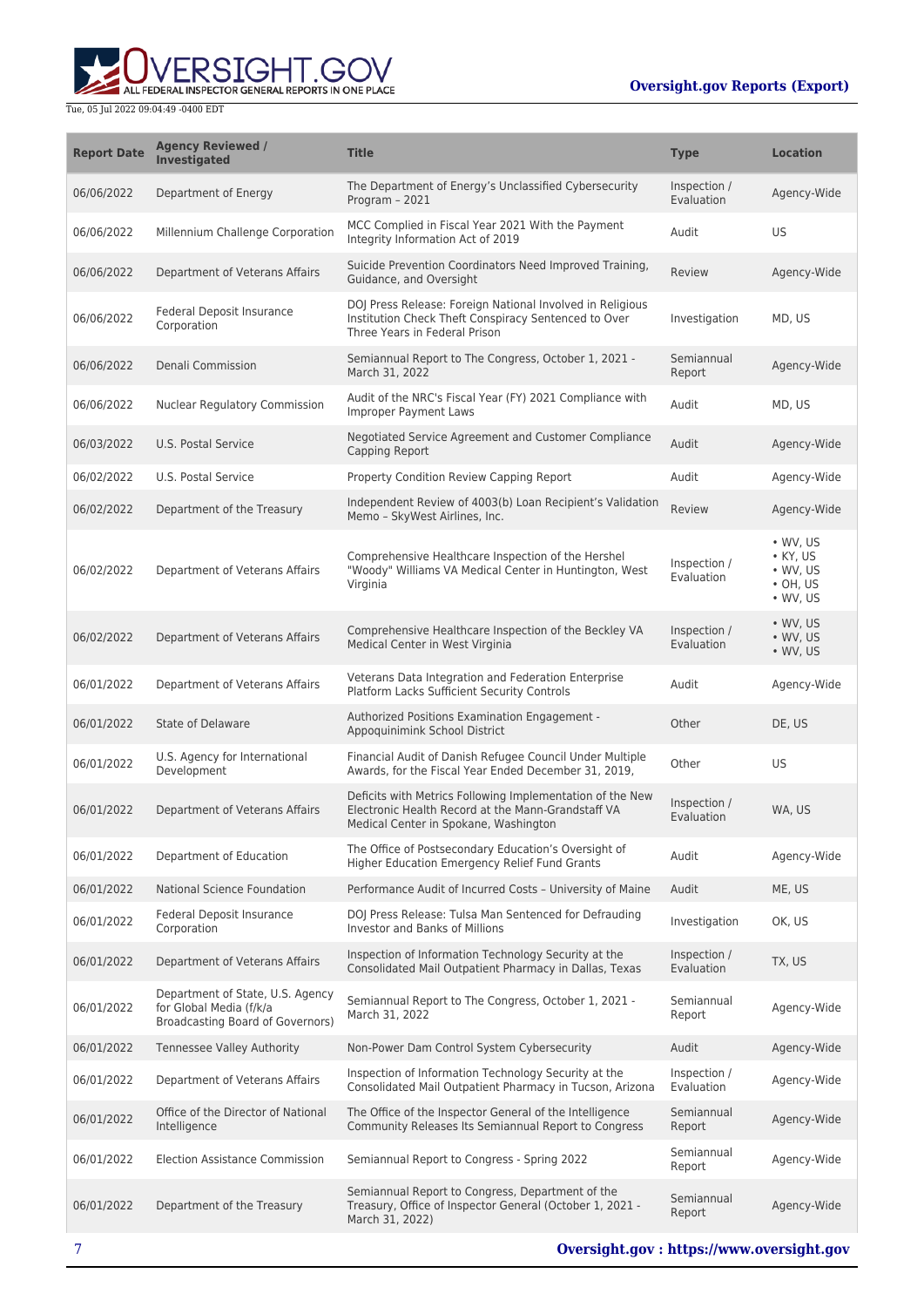

| <b>Report Date</b> | <b>Agency Reviewed /</b><br><b>Investigated</b>                                                  | <b>Title</b>                                                                                                                                                                                  | <b>Type</b>                | <b>Location</b> |
|--------------------|--------------------------------------------------------------------------------------------------|-----------------------------------------------------------------------------------------------------------------------------------------------------------------------------------------------|----------------------------|-----------------|
| 05/31/2022         | Committee for Purchase From<br>People Who Are Blind or Severely<br>Disabled (AbilityOne Program) | Semiannual Report to Congress for October 1, 2021 -<br>March 31, 2022. Office of Inspector General, U.S.<br>AbilityOne Commission                                                             | Semiannual<br>Report       | Agency-Wide     |
| 05/31/2022         | Federal Deposit Insurance<br>Corporation                                                         | DOJ Press Release: Vacaville Man Sentenced to 8 Years in<br>Prison for Billion Dollar DC Solar Ponzi Scheme                                                                                   | Investigation              | CA, US          |
| 05/31/2022         | Department of Education                                                                          | OIG 84th Semiannual Report to Congress                                                                                                                                                        | Semiannual<br>Report       | Agency-Wide     |
| 05/31/2022         | <b>Federal Housing Finance Agency</b>                                                            | FHFA Ensured that Fannie Mae Submitted Required<br>Property Valuation Data to the Agency's Mortgage Loan<br>Integrated System                                                                 | Review                     | <b>US</b>       |
| 05/31/2022         | Department of Housing and<br>Urban Development                                                   | SAR 87 - HUD OIG Semiannual Report to Congress for the<br>period October 1, 2021, through March 31, 2022                                                                                      | Semiannual<br>Report       | Agency-Wide     |
| 05/31/2022         | National Aeronautics and Space<br>Administration                                                 | Semiannual Report: October 1, 2021 through March 31,<br>2022                                                                                                                                  | Semiannual<br>Report       | Agency-Wide     |
| 05/31/2022         | <b>Federal Election Commission</b>                                                               | Federal Election Commission Semiannual Report to<br>Congress                                                                                                                                  | Semiannual<br>Report       | Agency-Wide     |
| 05/31/2022         | Federal Deposit Insurance<br>Corporation                                                         | Semiannual Report to the Congress, October 1, 2021-<br>March 31, 2022                                                                                                                         | Semiannual<br>Report       | Agency-Wide     |
| 05/31/2022         | <b>General Services Administration</b>                                                           | Semiannual Report to the Congress - Spring 2022                                                                                                                                               | Semiannual<br>Report       | Agency-Wide     |
| 05/31/2022         | Multiple Agencies                                                                                | Pandemic Response Accountability Committee's<br>Semiannual Report to Congress                                                                                                                 | Semiannual<br>Report       | Agency-Wide     |
| 05/31/2022         | Department of Veterans Affairs                                                                   | Failure to Provide Emergency Care to a Patient and<br>Leaders' Inadequate Response to that Failure at the<br>Malcom Randall VA Medical Center in Gainesville, Florida                         | Inspection /<br>Evaluation | FL, US          |
| 05/31/2022         | Nuclear Regulatory Commission                                                                    | Semiannual Report to Congress                                                                                                                                                                 | Other                      | Agency-Wide     |
| 05/31/2022         | Department of Veterans Affairs                                                                   | Comprehensive Healthcare Inspection of Veterans<br>Integrated Service Network 2: New York/New Jersey VA<br>Health Care Network in Bronx, New York                                             | Review                     | NY, US          |
| 05/27/2022         | U.S. Agency for International<br>Development                                                     | Financial Audit of KNCV Tuberculosis Foundation Under<br>Multiple, USAID Awards for the Fiscal Year Ended<br>September 30, 2017                                                               | Other                      | US.             |
| 05/27/2022         | <b>General Services Administration</b>                                                           | GSA Complied with the Payment Integrity Information Act<br>in Fiscal Year 2021                                                                                                                | Audit                      | Agency-Wide     |
| 05/27/2022         | Federal Deposit Insurance<br>Corporation                                                         | DOJ Press Release: Richmond Man Pleads Guilty to \$1<br>Million Paycheck Protection Program Fraud Scheme                                                                                      | Investigation              | VA, US          |
| 05/27/2022         | U.S. Postal Service                                                                              | U.S. Postal Service Knowledge Continuity                                                                                                                                                      | Audit                      | Agency-Wide     |
| 05/27/2022         | Department of Energy                                                                             | Semiannual Report to Congress for Period Ending March<br>31, 2022                                                                                                                             | Semiannual<br>Report       | Agency-Wide     |
| 05/27/2022         | <b>Export-Import Bank</b>                                                                        | Semiannual Report to Congress: October 1, 2021 to March<br>31, 2022                                                                                                                           | Semiannual<br>Report       | Agency-Wide     |
| 05/27/2022         | <b>Environmental Protection Agency</b>                                                           | Semiannual Report to Congress: October 1, 2021-March<br>31, 2022                                                                                                                              | Audit                      | Agency-Wide     |
| 05/27/2022         | Securities and Exchange<br>Commission                                                            | Semiannual Report to Congress: October 1, 2021 through<br>March 31, 2022                                                                                                                      | Semiannual<br>Report       | Agency-Wide     |
| 05/27/2022         | Department of Justice                                                                            | Semiannual Report to Congress October 1, 2021 - March<br>31, 2022                                                                                                                             | Semiannual<br>Report       | Agency-Wide     |
| 05/27/2022         | <b>Consumer Product Safety</b><br>Commission                                                     | Semiannual Report to Congress October 1, 2021 to March<br>31, 2022                                                                                                                            | Semiannual<br>Report       | Agency-Wide     |
| 05/26/2022         | U.S. Agency for International<br>Development                                                     | Financial Audit of Closing the Gaps in the TB Care Cascade<br>Program Managed by World Health Partners in India,<br>Cooperative Agreement 72038620CA00012, July 31, 2020<br>to March 31, 2021 | Other                      | IN              |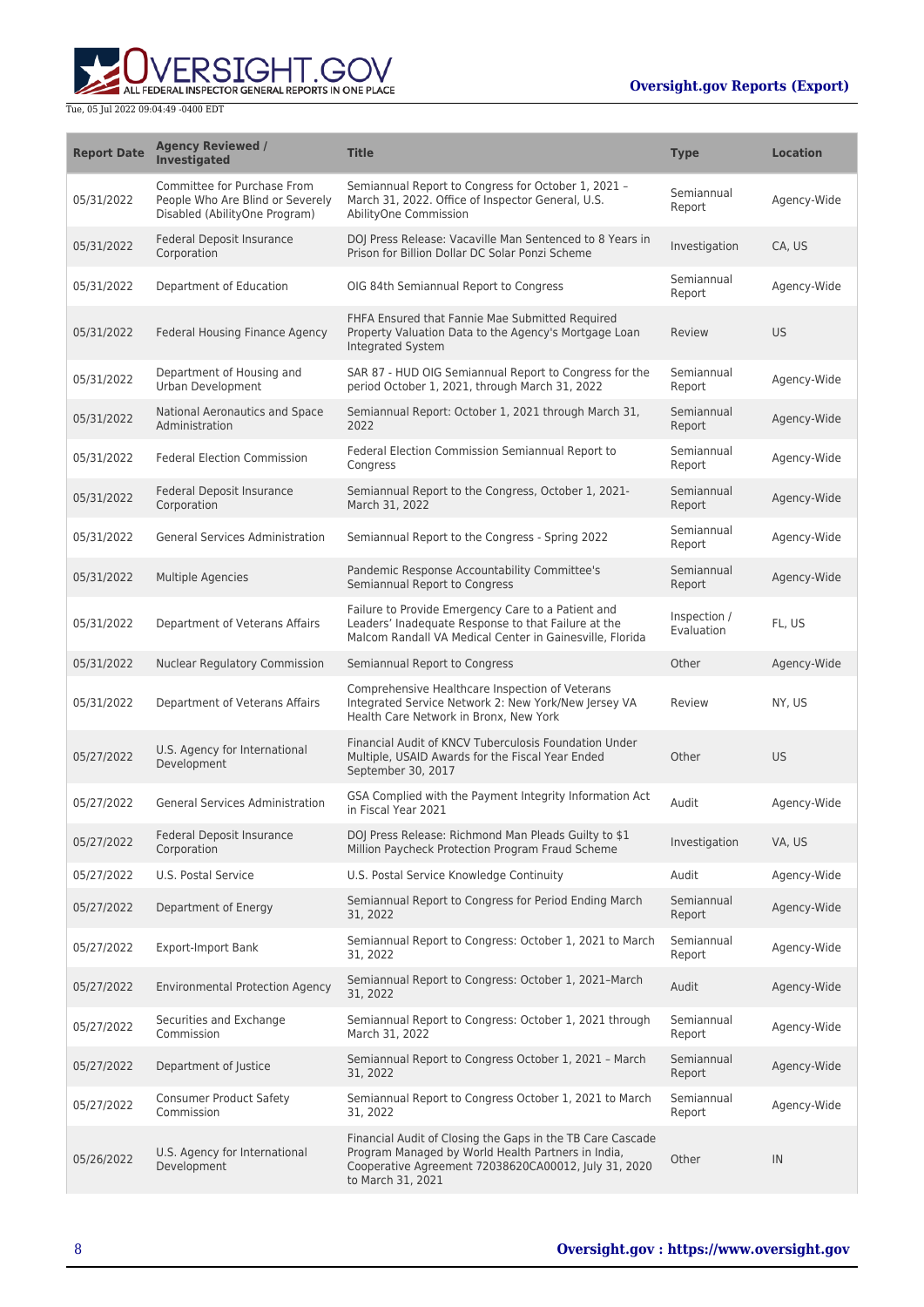

| <b>Report Date</b> | <b>Agency Reviewed /</b><br><b>Investigated</b>     | <b>Title</b>                                                                                                                                                                           | <b>Type</b>                | <b>Location</b>                                              |
|--------------------|-----------------------------------------------------|----------------------------------------------------------------------------------------------------------------------------------------------------------------------------------------|----------------------------|--------------------------------------------------------------|
| 05/26/2022         | U.S. Agency for International<br>Development        | Examination Report of Incurred Costs Claimed on Flexibly<br>Priced Contracts by International Business & Technical<br>Consultants, Inc. for the Fiscal Year Ended December 31,<br>2018 | Other                      | US                                                           |
| 05/26/2022         | U.S. African Development<br>Foundation              | OIG Risk Assessment of the U.S. African Development<br>Foundation Charge Card Program for Fiscal Years 2021 and Audit<br>2020                                                          |                            | <b>US</b>                                                    |
| 05/26/2022         | <b>Federal Election Commission</b>                  | Management Letter for OIG Special Review of the Federal<br>Election Commission (FEC) Contracting Officers<br>Representative (COR) Program                                              | Review                     | Agency-Wide                                                  |
| 05/26/2022         | Department of Veterans Affairs                      | Comprehensive Healthcare Inspection of the VA NY Harbor<br>Healthcare System in New York                                                                                               | Inspection /<br>Evaluation | • NY, US<br>$\bullet$ NY, US<br>• NY, US<br>$\bullet$ NY, US |
| 05/26/2022         | Social Security Administration                      | Incorrect Old-Age, Survivors and Disability Insurance<br>Benefit Payment Computations that Resulted in<br>Overpayments                                                                 | Audit                      | Agency-Wide                                                  |
| 05/26/2022         | Federal Deposit Insurance<br>Corporation            | DOJ Press Release: California Couple Charged with<br>Defrauding Paycheck Protection Program                                                                                            | Investigation              | CA, US                                                       |
| 05/26/2022         | Federal Deposit Insurance<br>Corporation            | DOJ Press Release: Bank CEO Convicted For Taking Bribes<br>In Connection With Loans Guaranteed By The Small<br><b>Business Administration</b>                                          | Investigation              | NY, US                                                       |
| 05/26/2022         | <b>National Credit Union</b><br>Administration      | Letter to Congress: Office of Inspector General 2022<br>Review of the NCUA's 2021 Compliance Under the<br>Improper Payments Elimination and Recovery Act (IPERA)<br>May 26, 2022       | Other                      | Agency-Wide                                                  |
| 05/26/2022         | U.S. Postal Service                                 | Mail Delivery, Customer Service, and Property Conditions<br>Review - Linwood Station, Indianapolis, IN                                                                                 | Audit                      | Agency-Wide                                                  |
| 05/26/2022         | U.S. Postal Service                                 | Mail Delivery, Customer Service, and Property Conditions<br>Review - Plainfield Main Post Office, Plainfield, IN                                                                       | Audit                      | Agency-Wide                                                  |
| 05/26/2022         | U.S. Postal Service                                 | Mail Delivery, Customer Service, and Property Conditions<br>Review - Carmel Main Post Office, Carmel, IN                                                                               | Audit                      | Agency-Wide                                                  |
| 05/26/2022         | Department of Defense                               | Semiannual Report to the Congress - October 1, 2021,<br>through March 31, 2022                                                                                                         | Semiannual<br>Report       | Agency-Wide                                                  |
| 05/26/2022         | <b>Pension Benefit Guaranty</b><br>Corporation      | Semiannual Report to Congress For the Period October 1,<br>2021 to March 31, 2022                                                                                                      | Semiannual<br>Report       | Agency-Wide                                                  |
| 05/26/2022         | Department of Labor                                 | Semiannual Report to Congress: October 1, 2021 - March<br>31, 2022                                                                                                                     | Semiannual<br>Report       | Agency-Wide                                                  |
| 05/26/2022         | AmeriCorps                                          | Semiannual Report to Congress: October 1, 2021 - March<br>31, 2022                                                                                                                     | Semiannual<br>Report       | Agency-Wide                                                  |
| 05/26/2022         | Amtrak (National Railroad<br>Passenger Corporation) | Employee Resigns Prior to Administrative Hearing                                                                                                                                       | Investigation              | FL, US                                                       |
| 05/26/2022         | Department of the Interior                          | April 2022 Semiannual Report to Congress                                                                                                                                               | Semiannual<br>Report       | Agency-Wide                                                  |
| 05/26/2022         | U.S. Postal Service                                 | Spring 2022 Semiannual Report to Congress                                                                                                                                              | Semiannual<br>Report       | Agency-Wide                                                  |
| 05/26/2022         | <b>Small Business Administration</b>                | SBA OIG Spring 2022 Semiannual Report to Congress                                                                                                                                      | Semiannual<br>Report       | Agency-Wide                                                  |
| 05/26/2022         | Social Security Administration                      | 2022 Spring Semiannual Report to Congress                                                                                                                                              | Semiannual<br>Report       | Agency-Wide                                                  |
| 05/26/2022         | National Security Agency                            | Audit of the Implementation of the Coronavirus Aid, Relief,<br>and Economic Security (CARES) Act, Section 3610                                                                         | Audit                      | Agency-Wide                                                  |
| 05/26/2022         | Department of Agriculture                           | Office of Inspector General Semiannual Report to Congress<br>FY 2022 - First Half                                                                                                      | Semiannual<br>Report       | Agency-Wide                                                  |
| 05/26/2022         | <b>Small Business Administration</b>                | SBA's Handling of Potentially Fraudulent Paycheck<br>Protection Program Loans                                                                                                          | Inspection /<br>Evaluation | Agency-Wide                                                  |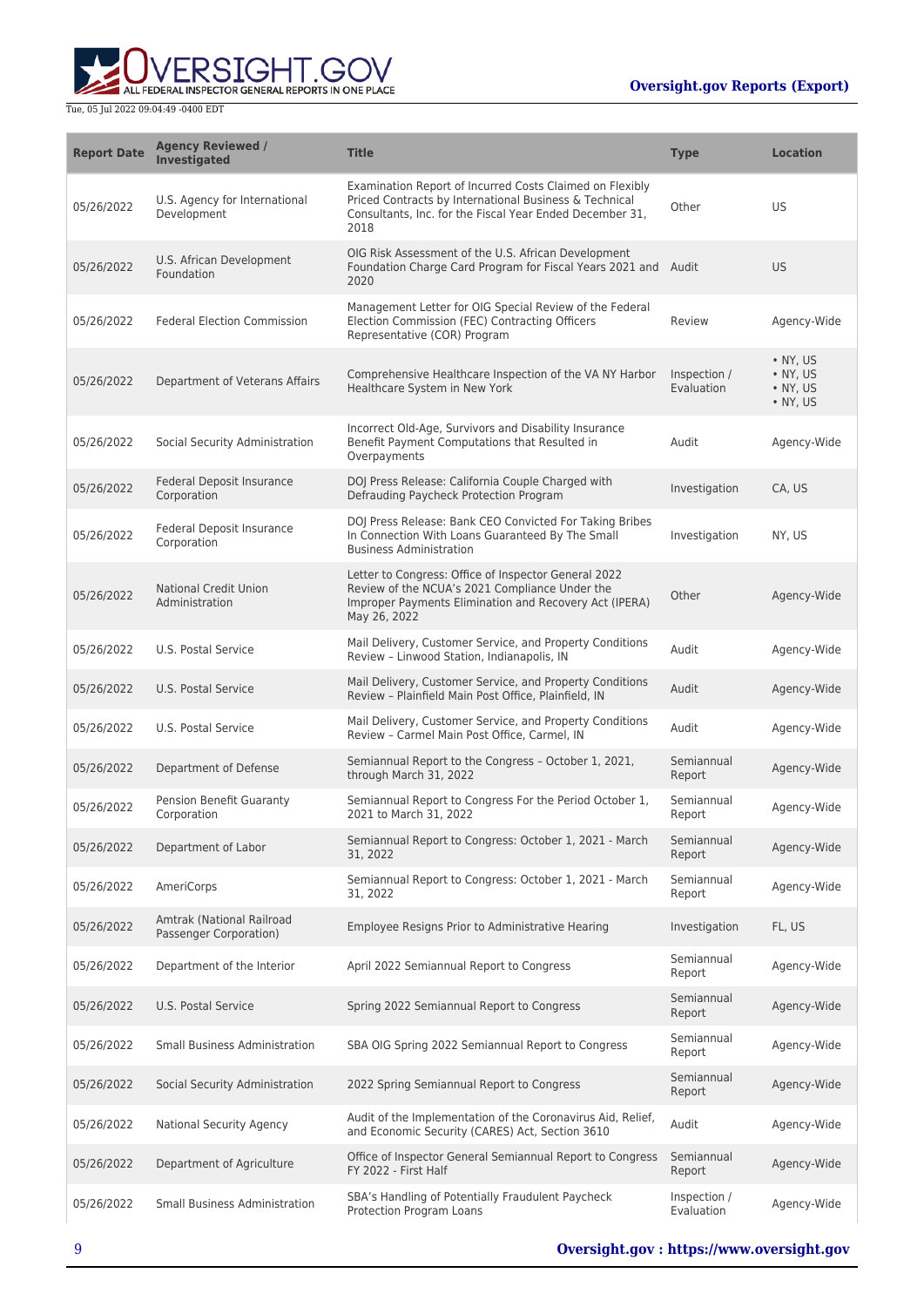

| <b>Report Date</b> | <b>Agency Reviewed /</b><br><b>Investigated</b>      | <b>Title</b>                                                                                                                                                                                                     | <b>Type</b>                | <b>Location</b>                                                                                                                                           |
|--------------------|------------------------------------------------------|------------------------------------------------------------------------------------------------------------------------------------------------------------------------------------------------------------------|----------------------------|-----------------------------------------------------------------------------------------------------------------------------------------------------------|
| 05/26/2022         | Department of Justice                                | Management Advisory Memorandum: Notification of<br>Concerns with the Absence of a Policy Regarding FBI<br>Employees Emailing Child Sexual Abuse Material and Other<br>Contraband                                 | Other                      | Agency-Wide                                                                                                                                               |
| 05/26/2022         | Peace Corps                                          | Semiannual Report to Congress for the First Half of FY<br>2022                                                                                                                                                   | Other                      | Agency-Wide                                                                                                                                               |
| 05/26/2022         | Amtrak (National Railroad<br>Passenger Corporation)  | SEMIANNUAL REPORT TO CONGRESS #65 (OCTOBER 1,<br>2021 TO MARCH 31, 2022)                                                                                                                                         | Semiannual<br>Report       | Agency-Wide                                                                                                                                               |
| 05/26/2022         | Federal Labor Relations Authority                    | Privacy and Data Protection Policies, Procedure and<br>Practices for 2022                                                                                                                                        | Other                      | Agency-Wide                                                                                                                                               |
| 05/25/2022         | U.S. Agency for International<br>Development         | Strategic Workforce Planning: Challenges Impair USAID's<br>Ability to Establish a Comprehensive Human Capital<br>Approach                                                                                        | Audit                      | Agency-Wide                                                                                                                                               |
| 05/25/2022         | U.S. Agency for International<br>Development         | Financial Audit of USAID Resources Managed by Right to<br>Care NPC in Multiple Countries Under Multiple Awards,<br>October 1, 2020, to September 30, 2021                                                        | Other                      | ZA                                                                                                                                                        |
| 05/25/2022         | Department of Veterans Affairs                       | Comprehensive Healthcare Inspection of the Samuel S.<br>Stratton VA Medical Center in Albany, New York                                                                                                           | Review                     | $\bullet$ NY, US<br>• NY, US<br>• NY, US<br>• NY, US<br>• NY, US<br>• NY, US<br>• NY, US<br>• NY, US<br>• NY, US<br>• NY, US<br>• NY, US                  |
| 05/25/2022         | Department of State                                  | Review of the Recruitment and Selection Process for Public<br>Members of Foreign Service Selection Boards                                                                                                        | Other                      | Agency-Wide                                                                                                                                               |
| 05/25/2022         | Department of State                                  | Inspection of Embassy Athens and Constituent Post,<br>Greece                                                                                                                                                     | Inspection /<br>Evaluation | <b>GR</b>                                                                                                                                                 |
| 05/25/2022         | Department of State                                  | Inspection of the Bureau of Diplomatic Security's<br><b>Diplomatic Courier Service</b>                                                                                                                           | Inspection /<br>Evaluation | Agency-Wide                                                                                                                                               |
| 05/25/2022         | Department of State                                  | Inspection of Embassy Budapest, Hungary                                                                                                                                                                          | Inspection /<br>Evaluation | <b>HU</b>                                                                                                                                                 |
| 05/25/2022         | Department of Veterans Affairs                       | Semiannual Report to Congress, Issue 87, October 1,<br>2021-March 31, 2022                                                                                                                                       | Semiannual<br>Report       | Agency-Wide                                                                                                                                               |
| 05/25/2022         | <b>Corporation for Public</b><br><b>Broadcasting</b> | Evaluation of WSLU-FM/North Country Public Radio<br>Expenditures, Report No. ECR2206-2208                                                                                                                        | Inspection /<br>Evaluation | NY, US                                                                                                                                                    |
| 05/25/2022         | National Science Foundation                          | Semiannual Report to Congress, October 1, 2021 - March<br>31, 2022                                                                                                                                               | Semiannual<br>Report       | Agency-Wide                                                                                                                                               |
| 05/25/2022         | National Science Foundation                          | Audit of NSF's Purchase Card Program                                                                                                                                                                             | Audit                      | VA, US                                                                                                                                                    |
| 05/25/2022         | Tennessee Valley Authority                           | Organizational Effectiveness - Browns Ferry Nuclear Plant<br><b>Radiation Protection</b>                                                                                                                         | Inspection /<br>Evaluation | Agency-Wide                                                                                                                                               |
| 05/25/2022         | Federal Labor Relations Authority                    | Follow-up Management Advisory Review on FLRA's<br>Appointment of Contracting Officer's Representatives                                                                                                           | Other                      | Agency-Wide                                                                                                                                               |
| 05/25/2022         | <b>International Trade Commission</b>                | Inspector General Semiannual Report                                                                                                                                                                              | Semiannual<br>Report       | Agency-Wide                                                                                                                                               |
| 05/24/2022         | Department of State                                  | Audit of Department of State Actions To Prevent Unlawful<br>Trafficking in Persons Practices When Executing Security,<br>Construction, and Facility and Household Services<br><b>Contracts at Overseas Posts</b> | Audit                      | • Agency-Wide<br>$\cdot$ DE<br>$\cdot$ CF<br>$\cdot$ IQ<br>$\cdot$ EG<br>$\cdot$ PE<br>$\cdot$ PK<br>$\cdot$ MX<br>$\cdot$  P<br>$\cdot$ 10<br>$\cdot$ SD |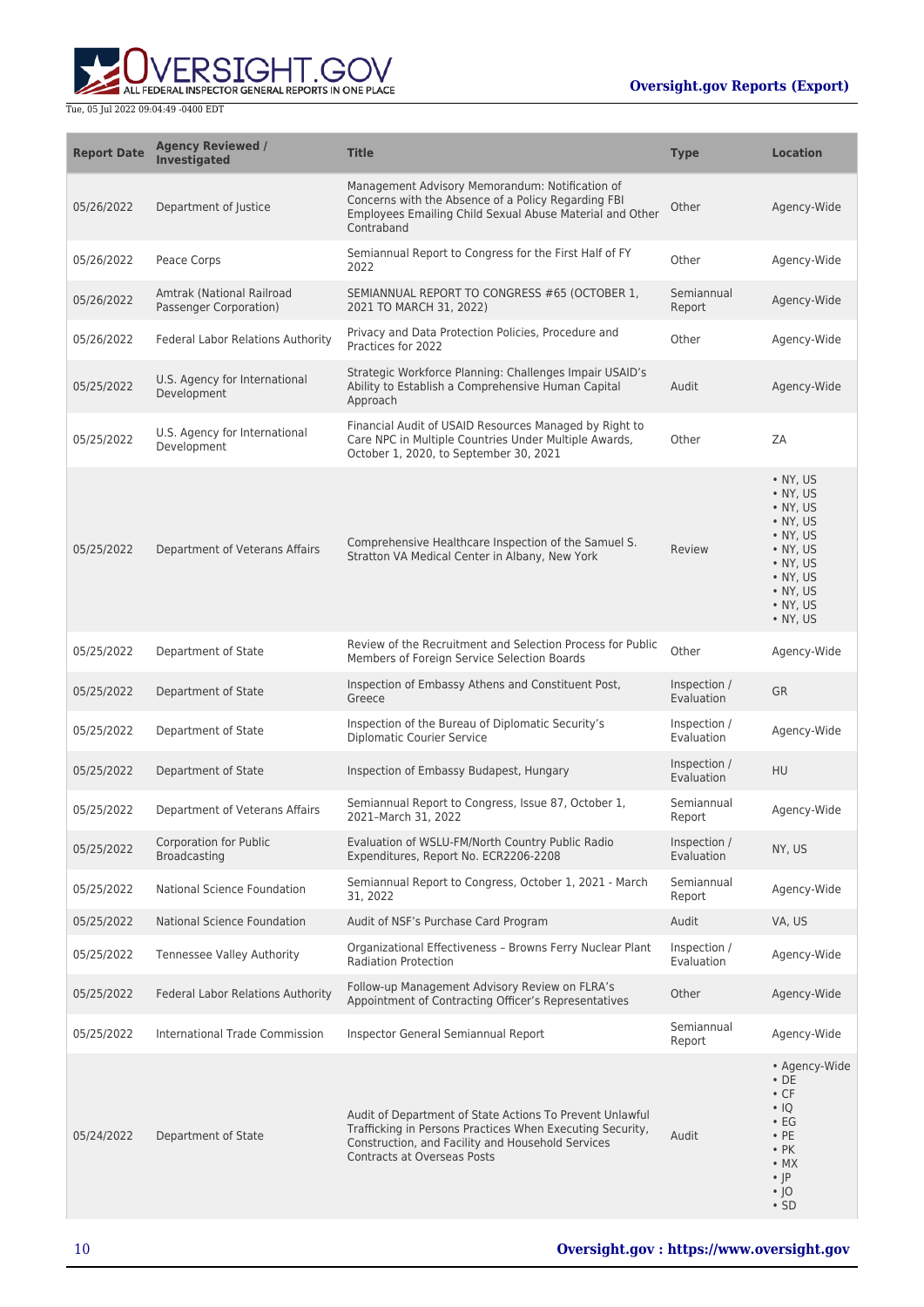

| <b>Report Date</b> | <b>Agency Reviewed /</b><br>Investigated     | <b>Title</b>                                                                                                                                                                                                                               | <b>Type</b>                | <b>Location</b> |
|--------------------|----------------------------------------------|--------------------------------------------------------------------------------------------------------------------------------------------------------------------------------------------------------------------------------------------|----------------------------|-----------------|
| 05/24/2022         | Corporation for Public<br>Broadcasting       | Semiannual Report, Office of the Inspector General<br>Operations and Audit Resolution Activities, October 1,<br>2021 - March 31, 2022                                                                                                      | Semiannual<br>Report       | Agency-Wide     |
| 05/24/2022         | Department of the Treasury                   | Alert Memorandum: Delays in the Quarterly Monitoring of<br>Borrowers' Compliance with Loan Requirements                                                                                                                                    | Audit                      | Agency-Wide     |
| 05/24/2022         | Department of Veterans Affairs               | VHA Continues to Face Challenges with Billing Private<br>Insurers for Community Care                                                                                                                                                       | Audit                      | Agency-Wide     |
| 05/23/2022         | Internal Revenue Service                     | Final Report - The IRS Leveraged Its Telework Program to<br>Continue Operations During the COVID-19 Pandemic                                                                                                                               | Inspection /<br>Evaluation | Agency-Wide     |
| 05/23/2022         | Architect of the Capitol                     | Architect of the Capitol (AOC) Employees Violated the AOC<br>Standards of Conduct and Ethics Policies by Wagering on<br>the Outcome of the 2020 Presidential Election and<br>Engaging in Political Conversation While on Duty              | Investigation              | Agency-Wide     |
| 05/23/2022         | U.S. Agency for International<br>Development | Financial Audit of the Rule of Law and Culture of Integrity<br>Program in Paraguay Managed by Instituto Desarrollo,<br>Cooperative Agreement 72052619CA00002, for the Fiscal<br>Year Ended December 31, 2021                               | Other                      | PY              |
| 05/23/2022         | U.S. Agency for International<br>Development | Financial Audit of USAID Resources Managed by Uganda<br>Protestant Medical Bureau Under Multiple Awards, July 1,<br>2020, to June 30, 2021                                                                                                 | Other                      | UG              |
| 05/23/2022         | Department of Homeland<br>Security           | ICE Did Not Follow Policies, Guidance, or<br>Recommendations to Ensure Migrants Were Tested for<br>COVID-19 before Transport on Domestic Commercial<br>Flights                                                                             | Audit                      | Agency-Wide     |
| 05/23/2022         | Department of Justice                        | Recommendations Issued by the Office of the Inspector<br>General That Were Not Closed as of March 31, 2022                                                                                                                                 | Other                      | Agency-Wide     |
| 05/20/2022         | Office of Personnel Management               | Audit of Cambia Health Solutions, Inc. Portland, Oregon                                                                                                                                                                                    | Audit                      | Agency-Wide     |
| 05/20/2022         | U.S. Postal Service                          | U.S. Postal Service Recognition and Awards Program                                                                                                                                                                                         | Audit                      | Agency-Wide     |
| 05/20/2022         | Department of the Interior                   | U.S. Fish and Wildlife Service Grants Awarded to the U.S.<br>Virgin Islands Department of Planning and Natural<br>Resources, From October 1, 2017, Through September 30,<br>2019, Under the Wildlife and Sport Fish Restoration<br>Program | Audit                      | Agency-Wide     |
| 05/20/2022         | National Geospatial-Intelligence<br>Agency   | NGA OIG Spring Semiannual Report to Congress, 1 October<br>2021 - 31 March 2022                                                                                                                                                            | Semiannual<br>Report       | Agency-Wide     |
| 05/20/2022         | Government Publishing Office                 | GPO Organization Transformation Evaluation                                                                                                                                                                                                 | Inspection /<br>Evaluation | Agency-Wide     |
| 05/19/2022         | Internal Revenue Service                     | Processing of Recovery Rebate Credit Claims During the<br>2021 Filing Season                                                                                                                                                               | Audit                      | Agency-Wide     |
| 05/19/2022         | Department of the Interior                   | Stronger Controls Needed Over the Udall Foundation's<br>Invoicing Processes and Contract Oversight for the John S.<br>McCain III National Center for Environmental Conflict<br>Resolution                                                  | Audit                      | Agency-Wide     |
| 05/19/2022         | U.S. Postal Service                          | Efficiency of Operations at the Seattle, WA, Processing and<br><b>Distribution Center</b>                                                                                                                                                  | Audit                      | Agency-Wide     |
| 05/19/2022         | U.S. Postal Service                          | U.S. Postal Service's Implementation of Enterprise Risk<br>Management                                                                                                                                                                      | Audit                      | Agency-Wide     |
| 05/19/2022         | U.S. Agency for International<br>Development | Financial Audit of USAID Resources Managed by Addis<br>Continental Institute of Public Health in Ethiopia Under<br>Cooperative Agreement No. AID-663-A-14-00004, July 8,<br>2020, to July 7, 2021                                          | Other                      | ET.             |
| 05/19/2022         | U.S. Agency for International<br>Development | Financial Audit of USAID Resources Managed by Joint<br>Clinical Research Centre in Uganda Under Multiple Awards,<br>October 1, 2020, to September 30, 2021                                                                                 | Other                      | UG              |
| 05/19/2022         | U.S. Agency for International<br>Development | Examination Report of Incurred Costs Claimed on Flexibly<br>Priced Contracts by The Manoff Group, Inc. for the Fiscal<br>Year Ended December 31, 2018                                                                                      | Other                      | US              |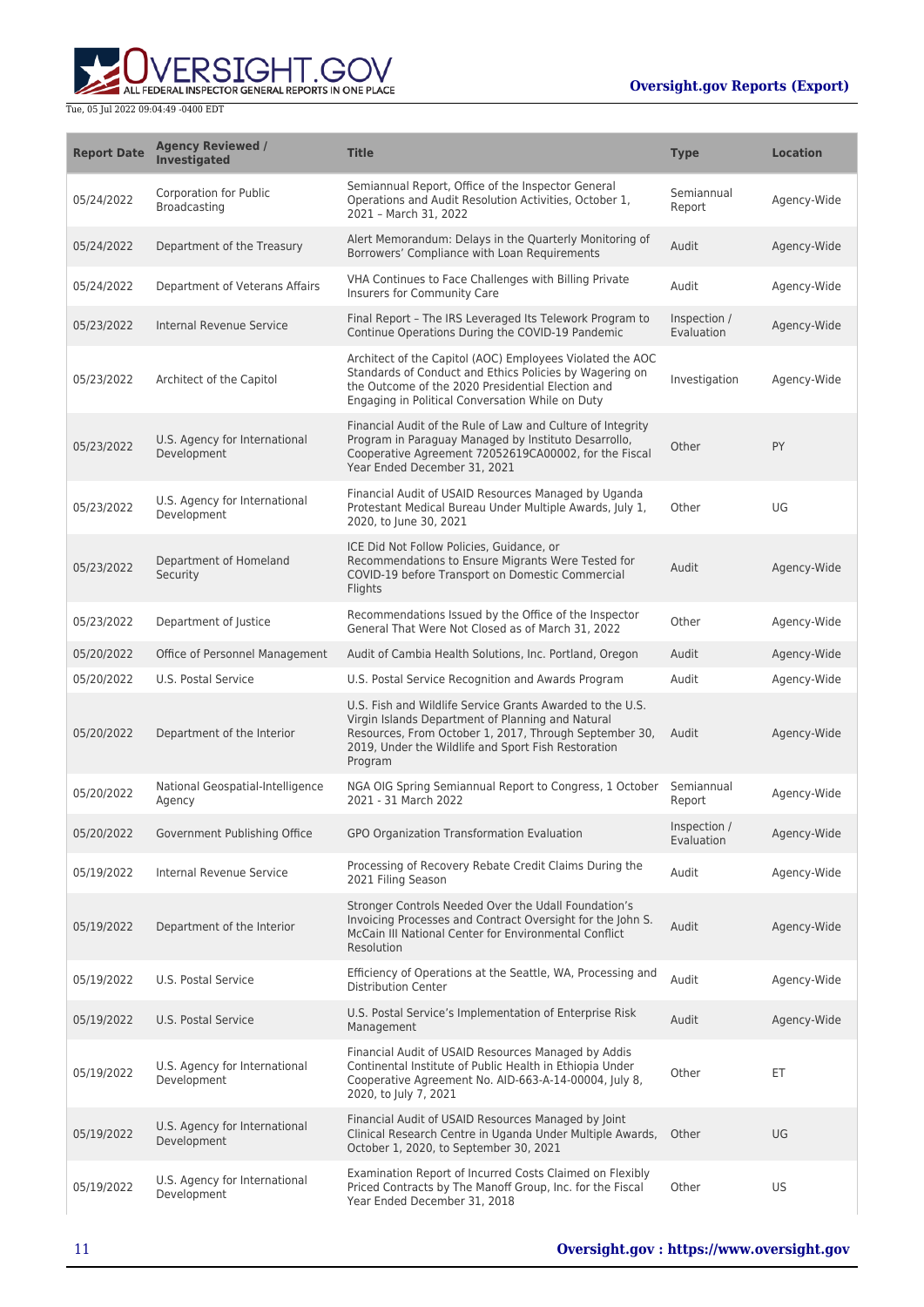

| <b>Report Date</b> | <b>Agency Reviewed /</b><br><b>Investigated</b> | <b>Title</b>                                                                                                                                                                                                       | <b>Type</b>                | <b>Location</b>                                        |
|--------------------|-------------------------------------------------|--------------------------------------------------------------------------------------------------------------------------------------------------------------------------------------------------------------------|----------------------------|--------------------------------------------------------|
| 05/19/2022         | <b>Tennessee Valley Authority</b>               | Office of the Inspector General Semiannual Report - Spring<br>2022                                                                                                                                                 | Semiannual<br>Report       | Agency-Wide                                            |
| 05/19/2022         | Department of the Treasury                      | Independent Review of 4003(b) Loan Recipient's Validation<br>Memo - Hawaiian Airlines, Inc.                                                                                                                        | Review                     | Agency-Wide                                            |
| 05/19/2022         | Department of the Interior                      | Former Secretary's Alleged Lobbying Disclosure Act<br>Violation Before Joining the U.S. Department of the Interior<br>as Deputy Secretary                                                                          | Investigation              | Agency-Wide                                            |
| 05/19/2022         | Department of Veterans Affairs                  | Care in the Community Healthcare Inspection of VA<br>Midwest Health Care Network (VISN 23)                                                                                                                         | Inspection /<br>Evaluation | Agency-Wide                                            |
| 05/19/2022         | <b>State of Delaware</b>                        | National COVID-19 Data Quality Audit Template Compare<br>and Contrast                                                                                                                                              | Other                      | DE, US                                                 |
| 05/18/2022         | Internal Revenue Service                        | The Child Tax Credit Update Portal Was Successfully<br>Deployed, but Security and Process Improvements Are<br>Needed                                                                                               | Audit                      | Agency-Wide                                            |
| 05/18/2022         | Department of Transportation                    | Summary Report on Significant Single Audit Findings<br>Impacting DOT Programs for the 3-Month Period Ending<br>March 31, 2022                                                                                      | Audit                      | Agency-Wide                                            |
| 05/18/2022         | Office of Personnel Management                  | Review of the 2017 Presidential Management Fellows<br>Program Application Process Redesign                                                                                                                         | Review                     | Agency-Wide                                            |
| 05/18/2022         | Department of Energy                            | Corrective Actions on the Office of Enterprise Assessments<br><b>Findings and Deficiencies</b>                                                                                                                     | Audit                      | $\bullet$ MD, US<br>$\cdot$ SC, US<br>$\bullet$ NM, US |
| 05/18/2022         | <b>Federal Deposit Insurance</b><br>Corporation | DOJ Press Release: COVID Relief Fraudsters Sentenced To<br>Prison                                                                                                                                                  | Investigation              | FL, US                                                 |
| 05/18/2022         | U.S. Agency for International<br>Development    | Financial Audit of USAID Resources Managed by TradeMark<br>East Africa in Multiple Countries Under Multiple Awards,<br>July 1, 2020, to June 30, 2021                                                              | Other                      | <b>KE</b>                                              |
| 05/18/2022         | U.S. Agency for International<br>Development    | Single Audit of ACDI/VOCA and Affiliates for the Fiscal Year<br>Ended December 31, 2017                                                                                                                            | Other                      | <b>US</b>                                              |
| 05/18/2022         | U.S. Postal Service                             | The Postal Service's Collection Point Management System                                                                                                                                                            | Other                      | Agency-Wide                                            |
| 05/18/2022         | Department of Justice                           | Audit of the Office on Violence Against Women Grants<br>Awarded to New York State Unified Court System, New<br>York, New York                                                                                      | Audit                      | NY, US                                                 |
| 05/18/2022         | Federal Housing Finance Agency                  | Twenty-Third Semiannual Report to the Congress                                                                                                                                                                     | Semiannual<br>Report       | Agency-Wide                                            |
| 05/17/2022         | Architect of the Capitol                        | Semiannual Report to The Congress                                                                                                                                                                                  | Semiannual<br>Report       | Agency-Wide                                            |
| 05/17/2022         | <b>National Credit Union</b><br>Administration  | Semiannual Report to the Congress (October 1, 2021 -<br>March 31, 2022)                                                                                                                                            | Semiannual<br>Report       | Agency-Wide                                            |
| 05/17/2022         | National Science Foundation                     | Performance Audit of NFS's Compliance with the Payment<br>Integrity Information Act of 2019 for 2021                                                                                                               | Audit                      | Agency-Wide                                            |
| 05/17/2022         | Federal Deposit Insurance<br>Corporation        | DOJ Press Release: Hilo Man Pleads Guilty to Defrauding<br>Paycheck Protection and Disaster Loan Programs                                                                                                          | Investigation              | HI, US                                                 |
| 05/17/2022         | Federal Deposit Insurance<br>Corporation        | DOJ Press Release: Pennsylvania Man Charged with \$1.7<br>Million Paycheck Protection Program Loan Fraud Scheme                                                                                                    | Investigation              | NJ, US                                                 |
| 05/17/2022         | U.S. Agency for International<br>Development    | Financial Audit of USAID Resources Managed by Amhara<br>Development Association in Ethiopia Under Multiple<br>Awards, July 8, 2020, to July 7, 2021                                                                | Other                      | ET.                                                    |
| 05/17/2022         | Department of Defense                           | Audit of North American Aerospace Defense Command and<br>U.S. Northern Command Use of Coronavirus Aid, Relief,<br>and Economic Security Act Funding                                                                | Audit                      | Agency-Wide                                            |
| 05/17/2022         | Department of Justice                           | Audit of the Executive Office for United States Attorneys<br>United States Attorneys' Virtual Office Network System<br>Pursuant to the Federal Information Security Modernization<br>Act of 2014, Fiscal Year 2021 | Audit                      | Agency-Wide                                            |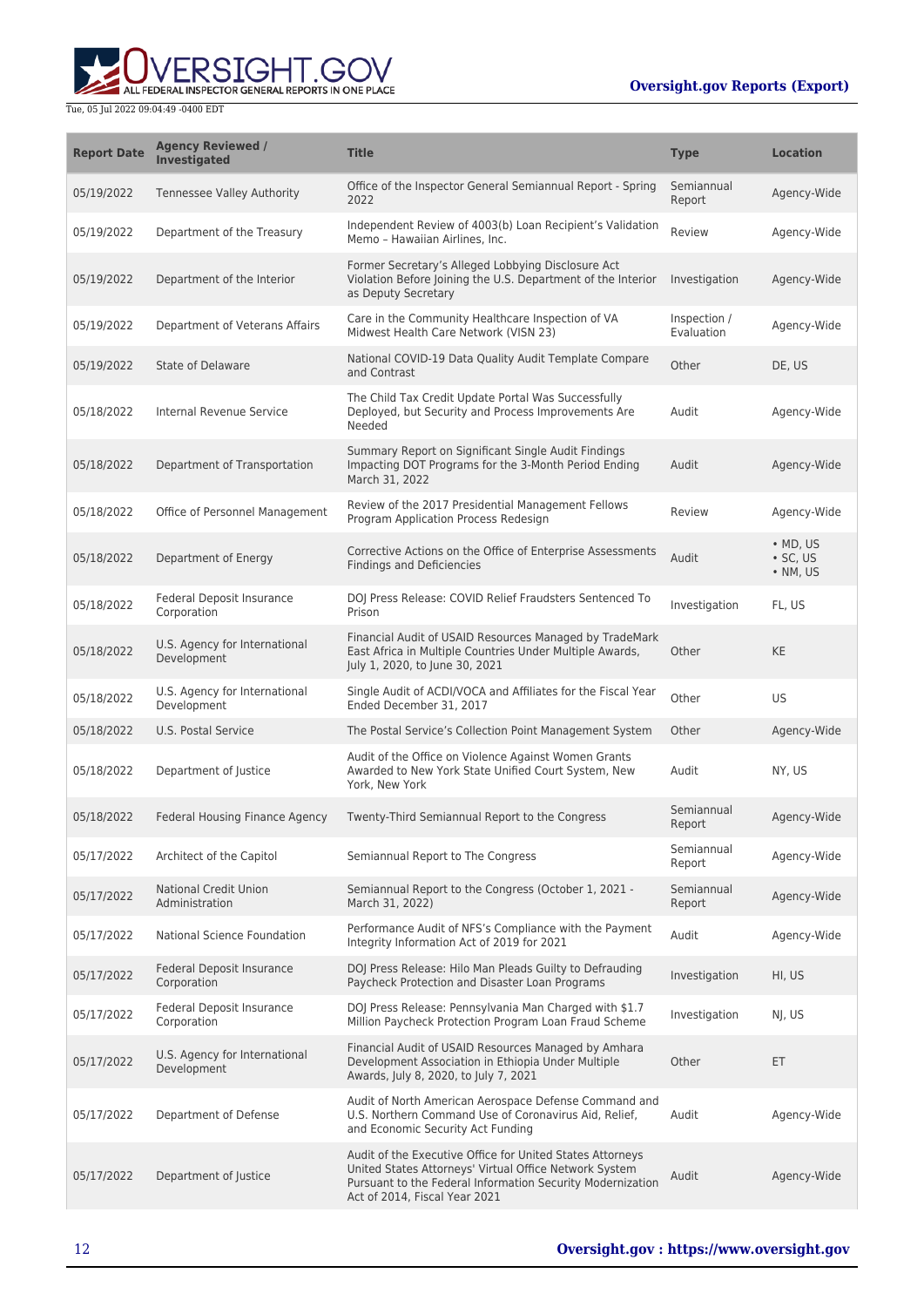

| <b>Report Date</b> | <b>Agency Reviewed /</b><br><b>Investigated</b>              | <b>Title</b>                                                                                                                                                                                                   | <b>Type</b>                | <b>Location</b> |
|--------------------|--------------------------------------------------------------|----------------------------------------------------------------------------------------------------------------------------------------------------------------------------------------------------------------|----------------------------|-----------------|
| 05/17/2022         | Department of Justice                                        | Audit of the Office of Justice Programs Awards Made to the<br>Call to Freedom, Inc., Sioux Falls, South Dakota                                                                                                 | Audit                      | SD, US          |
| 05/17/2022         | Department of Justice                                        | Audit of the Executive Office for United States Attorneys<br>Information Security Program Pursuant to the Federal<br>Information Security Modernization Act of 2014, Fiscal Year<br>2021                       | Audit                      | Agency-Wide     |
| 05/17/2022         | Department of the Treasury                                   | Overseas Contingency Operations - Summary of Work<br>Performed by the Department of the Treasury Related to<br>Terrorist Financing and Anti-Money Laundering for Second<br>Quarter Fiscal Year 2022            | Other                      | Agency-Wide     |
| 05/17/2022         | <b>Small Business Administration</b>                         | Independent Auditors' Report on SBA's Fiscal Year 2021<br>Compliance with the Payment Integrity Information Act of<br>2019                                                                                     | Audit                      | Agency-Wide     |
| 05/17/2022         | Smithsonian Institution                                      | Semiannual Report to Congress for the period ending<br>March 31, 2022                                                                                                                                          | Semiannual<br>Report       | Agency-Wide     |
| 05/17/2022         | <b>Environmental Protection Agency</b>                       | The EPA Needs to Fully Address the OIG's 2018 Flint Water<br>Crisis Report Recommendations by Improving Controls,<br>Training, and Risk Assessments                                                            | Audit                      | MI, US          |
| 05/16/2022         | U.S. International Development<br><b>Finance Corporation</b> | DFC OIG Spring FY 2022 Semi Annual Report to Congress                                                                                                                                                          | Semiannual<br>Report       | Agency-Wide     |
| 05/16/2022         | U.S. Postal Service                                          | Mail Delivery, Customer Service, and Property Conditions<br>Reviews - Select Units, San Diego, CA Region                                                                                                       | Audit                      | CA, US          |
| 05/16/2022         | AmeriCorps                                                   | Performance Audit of AmeriCorps' Compliance with the<br>Payment Integrity Information Act of 2019 (PIIA) for Fiscal<br><b>Year 2021</b>                                                                        | Audit                      | Agency-Wide     |
| 05/13/2022         | National Archives and Records<br>Administration              | Audit of NARA's Compliance with the Payment Integrity<br>Information Act of 2021 in FY 2021                                                                                                                    | Audit                      | Agency-Wide     |
| 05/13/2022         | National Archives and Records<br>Administration              | Audit of NARA's Compliance with the Payment Integrity<br>Information Act of 2021 in FY 2021                                                                                                                    | Audit                      | Agency-Wide     |
| 05/13/2022         | U.S. Agency for International<br>Development                 | Examination Report for University Research Co., LLC for<br>the Certified Final Indirect Cost Rate Proposals and Related<br>Books and Records for Reimbursement for the Fiscal Year<br>Ended September 30, 2018 | Other                      | <b>US</b>       |
| 05/13/2022         | Department of Defense                                        | Lead Inspector General for Operation Freedom's Sentinel<br>and Operation Enduring Sentinel I Quarterly Report to the<br>United States Congress I January 1, 2022 - March 31, 2022                              | Review                     | Agency-Wide     |
| 05/13/2022         | <b>U.S. Postal Service</b>                                   | San Francisco International Service Center Closure                                                                                                                                                             | Audit                      | Agency-Wide     |
| 05/13/2022         | Federal Deposit Insurance<br>Corporation                     | DOJ Press Release: Woman Convicted of Laundering Over<br>\$750,000 from Health Care Fraud Scheme                                                                                                               | Investigation              | FL, US          |
| 05/13/2022         | Social Security Administration                               | The Social Security Administration's Mail Processing<br>During the COVID-19 Pandemic                                                                                                                           | Audit                      | Agency-Wide     |
| 05/13/2022         | Department of Homeland<br>Security                           | FEMA's Waiver Authority under the Disaster Recovery<br>Reform Act of 2018                                                                                                                                      | Audit                      | Agency-Wide     |
| 05/13/2022         | Department of Homeland<br>Security                           | Lessons Learned from DHS' Employee COVID-19<br>Vaccination Initiative                                                                                                                                          | Review                     | Agency-Wide     |
| 05/12/2022         | Department of the Interior                                   | Summary: Alleged Criminal Conflict of Interest by Tribal<br>Official                                                                                                                                           | Investigation              | Agency-Wide     |
| 05/12/2022         | Department of Veterans Affairs                               | Failure to Follow a Consult Process Resulting in<br>Undocumented Patient Care at the Chillicothe VA Medical<br>Center in Ohio                                                                                  | Inspection /<br>Evaluation | OH, US          |
| 05/12/2022         | Department of Veterans Affairs                               | Deficiencies in the Care of a Patient Who Died at the<br>Charlie Norwood VA Medical Center in Augusta, Georgia                                                                                                 | Inspection /<br>Evaluation | GA, US          |
| 05/12/2022         | Pension Benefit Guaranty<br>Corporation                      | Evaluation of PBGC's Fiscal Year 2021 Compliance with the<br>Payment Integrity Information Act of 2019                                                                                                         | Inspection /<br>Evaluation | Agency-Wide     |